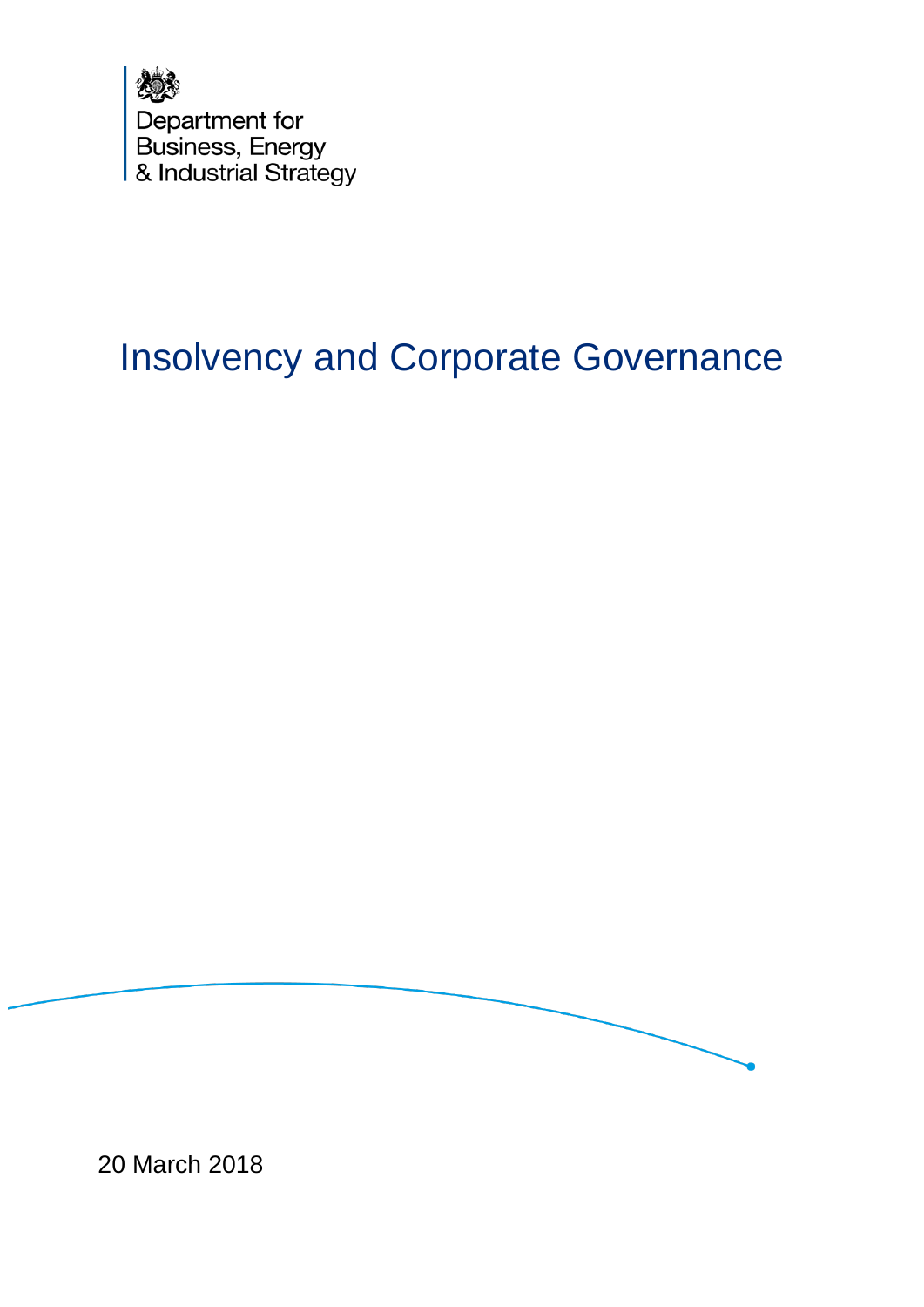# Insolvency and Corporate Governance

The consultation can be found on the BEIS section of GOV.UK: <https://www.gov.uk/government/consultations/insolvency-and-corporate-governance>

© Crown copyright 2018

You may re-use this information (not including logos) free of charge in any format or medium, under the terms of the Open Government Licence.

To view this licence, visit [www.nationalarchives.gov.uk/doc/open-government-licence/](http://www.nationalarchives.gov.uk/doc/open-government-licence/) or write to the Information Policy Team, The National Archives, Kew, London TW9 4DU, or email: [psi@nationalarchives.gsi.gov.uk.](mailto:psi@nationalarchives.gsi.gov.uk)

Any enquiries regarding this publication should be sent to us at [insolvencyandcorporategovernance@beis.gov.uk](mailto:insolvencyandcorporategovernance@beis.gov.uk)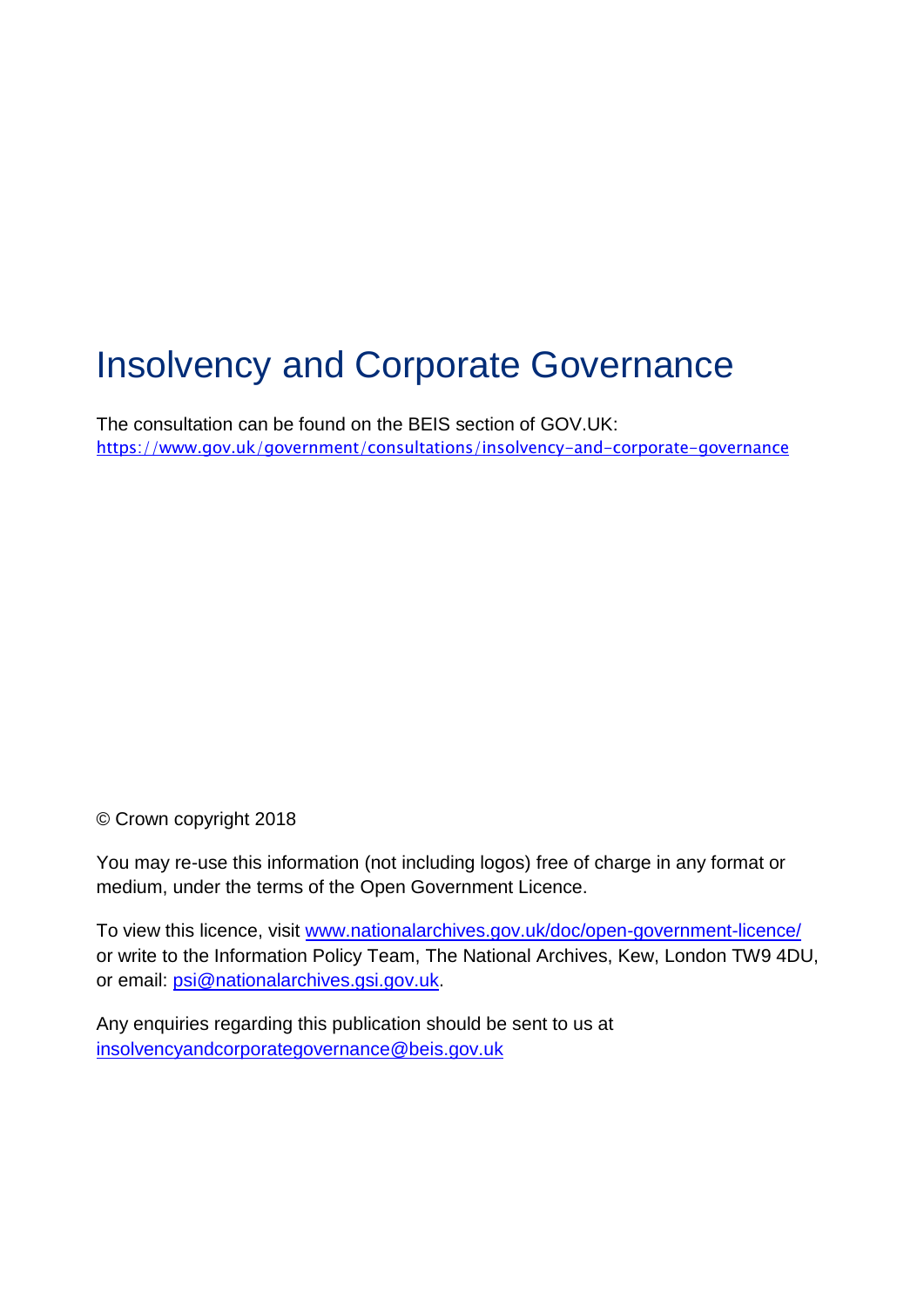# **Contents**

| Strengthening Corporate Governance in Pre-Insolvency Situations ________________23     |  |
|----------------------------------------------------------------------------------------|--|
|                                                                                        |  |
|                                                                                        |  |
|                                                                                        |  |
| Directors' Duties and the Roles and Responsibilities of Professional Advisors _____ 30 |  |
|                                                                                        |  |
|                                                                                        |  |
| Catalogue of Questions 2000 2000 2000 35                                               |  |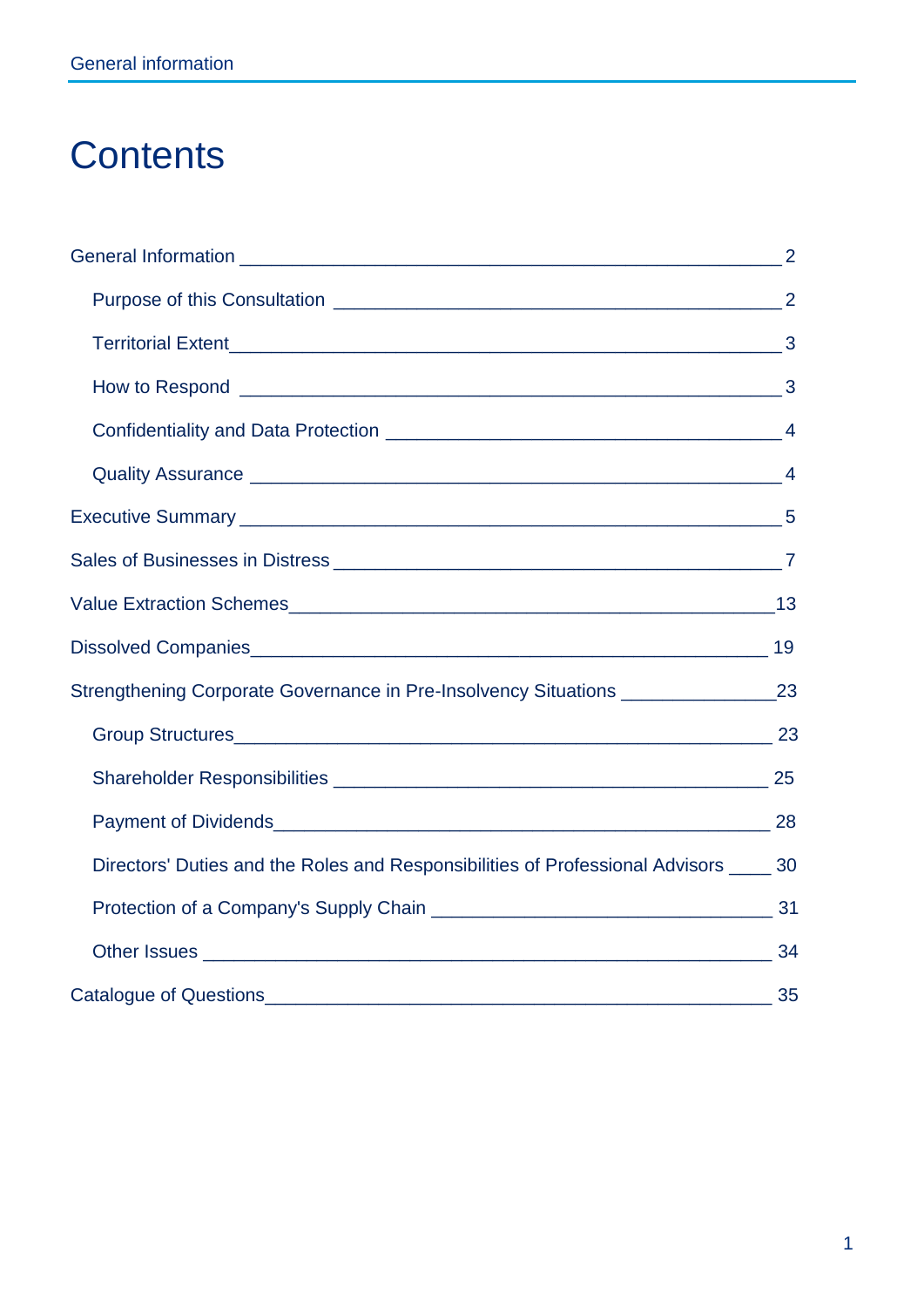# <span id="page-3-0"></span>General information

# <span id="page-3-1"></span>**Purpose of this Consultation**

This consultation is about delivering a strong business environment - a key foundation of the Industrial Strategy - by seeking views on new proposals to improve the governance of companies when they are in or approaching insolvency. The views of the following people and organisations would be particularly useful:

- Directors of companies
- Institutional shareholders and the investment community
- Insolvency professionals legal and practitioner
- Business representative bodies
- Professional bodies
- Company secretaries
- Credit managers
- Wider civil society groups
- Academics and think tanks
- Landlords
- Employees
- Members of the public

**Issued**: 20 March 2018

**Respond by**: 11 June 2018

**Enquiries to:** Business Frameworks Directorate

Department for Business, Energy and Industrial Strategy 1st Floor, 1 Victoria Street, London, SW1P 0ET Tel: 020 7215 5009 Email: [insolvencyandcorporategovernance@beis.gov.uk](mailto:insolvencyandcorporategovernance@beis.gov.uk)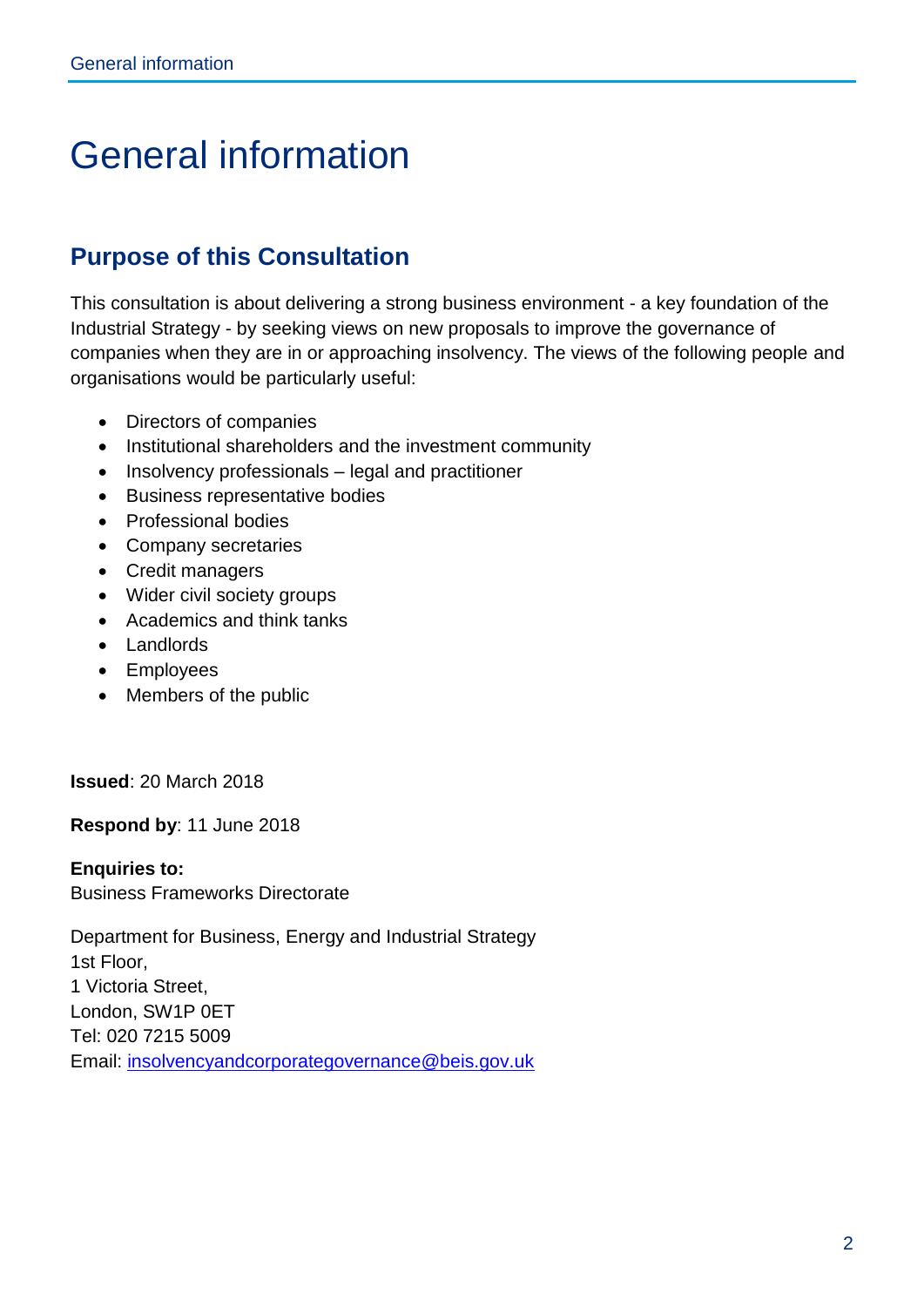#### <span id="page-4-0"></span>**Territorial Extent:**

The territorial extent of this consultation is England, Wales and Scotland, with the exception of:

- parts of both the sale of distressed businesses and the value extraction schemes sections relating to companies in liquidation which would be devolved in Scotland; and
- the group structures, professional advisers, dividends and shareholder stewardship sections which also apply to Northern Ireland.

The UK Government is responsible for the operation and regulation of business entities in England and Wales, and in Scotland. Previously, the Northern Ireland administration has agreed that, while the operation and regulation of business entities remains a transferred matter within the legislative competence of the Northern Ireland Assembly, amendments to the Companies Act 2006 and legislation regulating business entities should be made in the same terms for the whole of the United Kingdom.

### <span id="page-4-1"></span>How to Respond

Your response will be most useful if it is framed in direct response to the questions posed, though further comments and evidence are also welcome. Your responses can be made in three ways:

- 1) Direct responses to the questions posed can be made on this portal: [beisgovuk.citizenspace.com/business-frameworks/insolvency-and-corporate](https://beisgovuk.citizenspace.com/business-frameworks/insolvency-and-corporate-governance)[governance](https://beisgovuk.citizenspace.com/business-frameworks/insolvency-and-corporate-governance)
- 2) Electronic responses should be sent to [insolvencyandcorporategovernance@beis.gov.uk](mailto:insolvencyandcorporategovernance@beis.gov.uk)
- 3) Hard copy responses should be sent to:

Business Frameworks Directorate Department for Business, Energy and Industrial Strategy 1<sup>st</sup> Floor, 1 Victoria Street, London, SW1P 0ET

#### **Additional Copies:**

<span id="page-4-2"></span>You may make copies of this document without seeking permission. An electronic version can be found at [https://www.gov.uk/government/consultations/insolvency-and-corporate](https://www.gov.uk/government/consultations/insolvency-and-corporate-governance)[governance](https://www.gov.uk/government/consultations/insolvency-and-corporate-governance)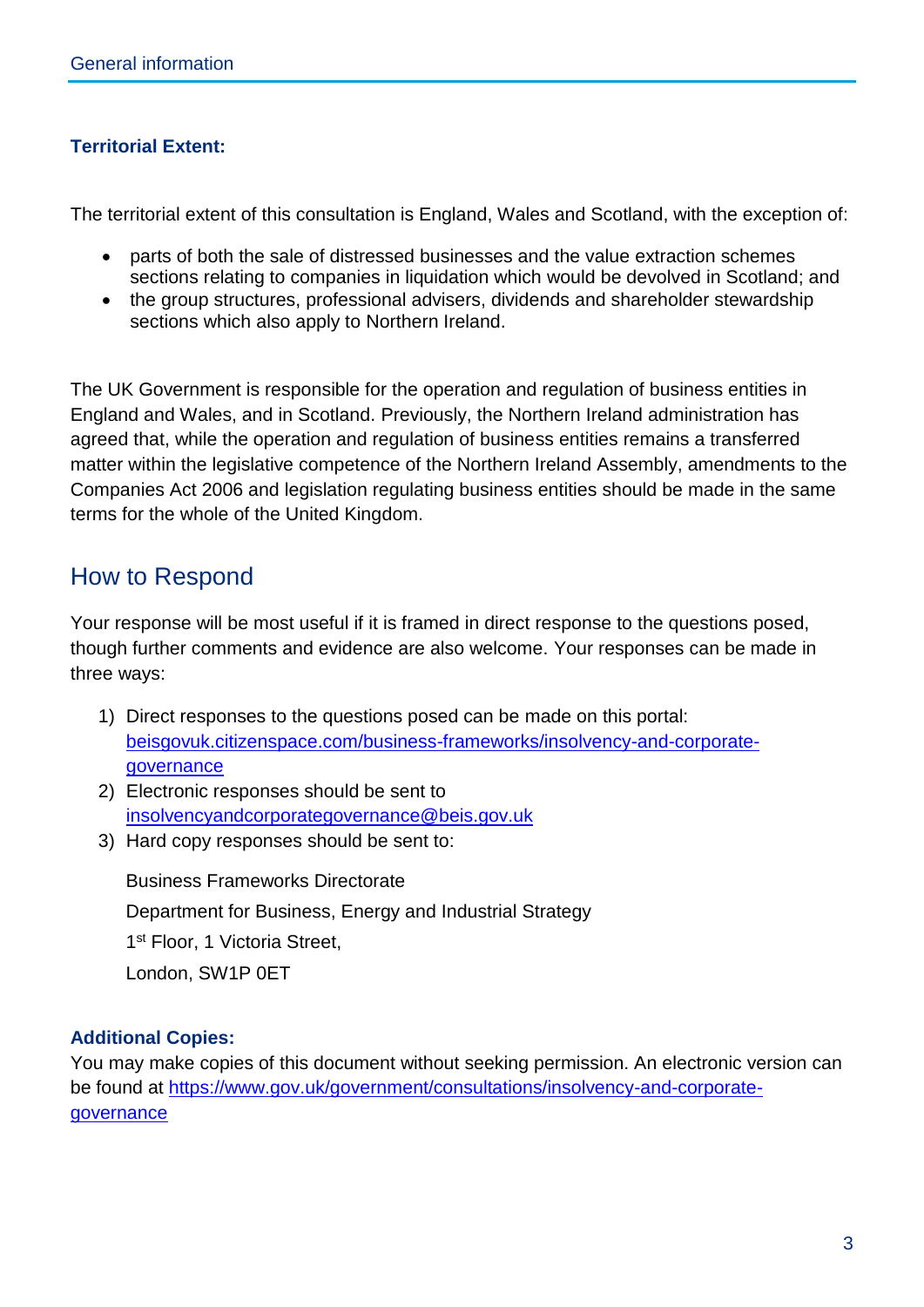# Confidentiality and Data Protection

Information provided in response to this consultation, including personal information, may be subject to publication or disclosure in accordance with the access to information legislation (primarily the Freedom of Information Act 2000, the Data Protection Act 1998 and the Environmental Information Regulations 2004).

If you want information that you provide to be treated as confidential please say so clearly in writing when you send your response to the consultation. It would be helpful if you could explain to us why you regard the information you have provided as confidential. If we receive a request for disclosure of the information we will take full account of your explanation, but we cannot give an assurance that confidentiality can be maintained in all circumstances. An automatic confidentiality disclaimer generated by your IT system will not, of itself, be regarded by us as a confidentiality request.

We will summarise all responses and place this summary on the GOV. UK website. This summary will include a list of names of organisations that responded but not people's personal names, addresses or other contact details.

## <span id="page-5-0"></span>Quality Assurance

This consultation has been carried out in accordance with the [Government's Consultation](https://www.gov.uk/government/publications/consultation-principles-guidance)  [Principles.](https://www.gov.uk/government/publications/consultation-principles-guidance)

If you have any complaints about the consultation process (as opposed to comments about the issues which are the subject of the consultation) please address them to:

Email: [beis.bru@beis.gov.uk](mailto:beis.bru@beis.gov.uk)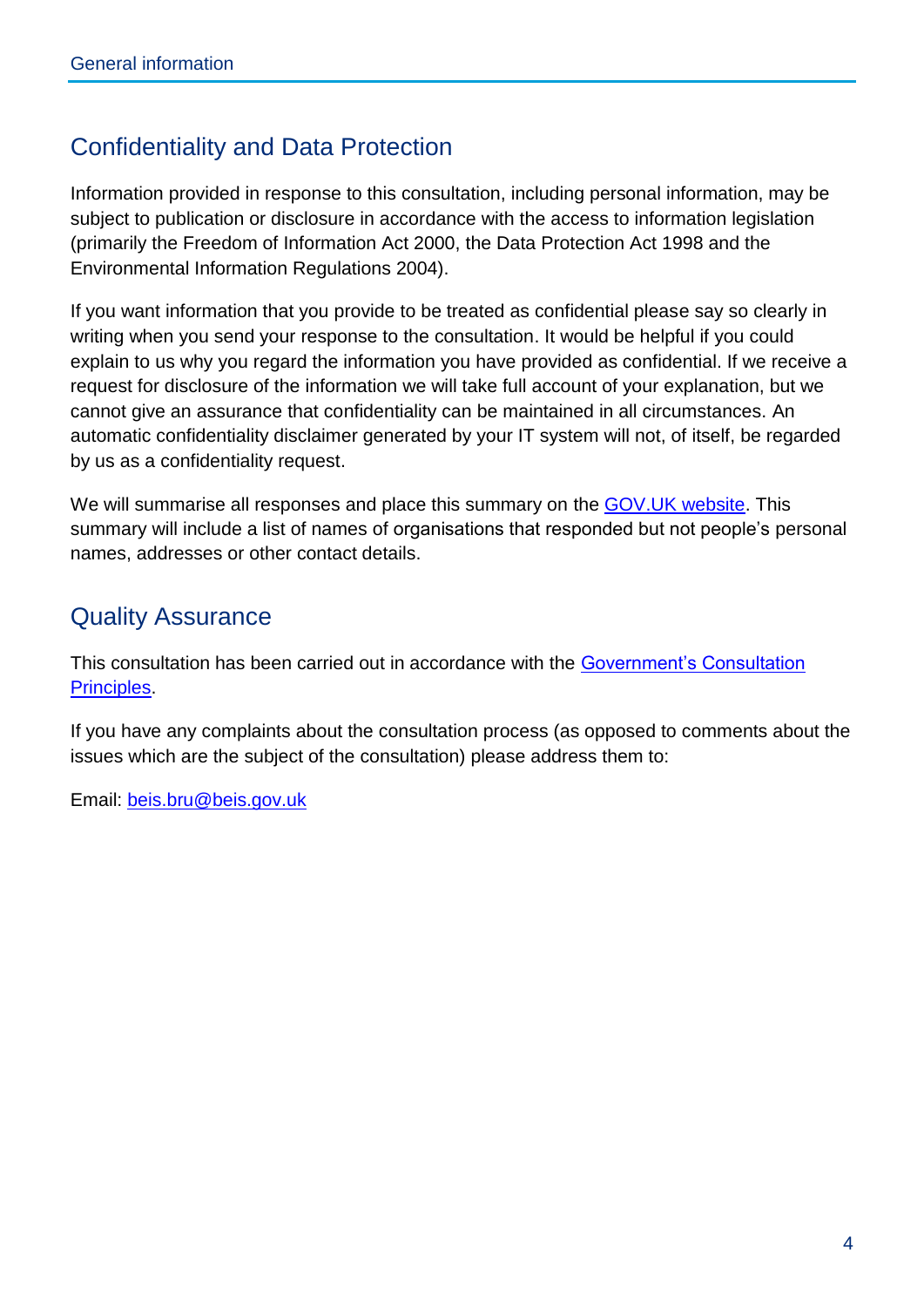# <span id="page-6-0"></span>Executive Summary

The UK has a leading international reputation for being a dependable place in which to do business One of the reasons why we have maintained such a reputation is that we have kept our corporate governance framework up to date with reviews and improvements from time to time.

We are already working to implement reforms to improve the corporate governance regime in relation to executive pay, strengthening the employee and wider stakeholder voice in the boardroom, and corporate governance in large privately held businesses. Our insolvency regime is another important part of the UK's business environment and is well regarded internationally. The Government recognises however, that the regime must be continually improved to ensure it delivers the best possible outcomes now and in the future.

The Government wants to take this work further to reduce the risk of major company failures occurring through shortcomings of governance or stewardship, and to strengthen the responsibilities of directors of firms when they are in or approaching insolvency. The purpose of this consultation is to seek views on proposals to achieve that aim as well as ensuring we maintain a fair balance of interests for all stakeholders. It also explores options to improve the Government's investigatory powers when things go wrong, and it invites views on a number of areas where our existing processes and rules may need updating.

In pursuing these improvements, we intend to ensure that the business environment in Britain remains open, fair and attractive and that the actions of a few businesses do not undermine the reputation of British business generally. Specifically, we want to ensure that it facilitates creditors' continued operations beyond periods of financial difficulty or insolvency experienced by debtors. By creating optimal conditions for dealing with the processes and impacts of insolvency, we can help to ensure that creditor stakeholders can continue their operations, pursue new contracts, or make new investments and, in doing so, continue to contribute to the UK economy by creating jobs and paying taxes.

In particular, this consultation considers:

**Sales of businesses in distress:** This section proposes potential changes to ensure that directors responsible for the sale of an insolvent subsidiary of a corporate group take proper account of the interests of the subsidiary's stakeholders. This proposal seeks to deter reckless sales, which could potentially harm stakeholder interests, in those limited circumstances. Where a large company or business cannot support itself then the directors involved in any sale, including directors of a holding company controlling the sale of shares in a subsidiary, should satisfy themselves that the sale would lead to a better outcome for creditors than putting the company into formal insolvency.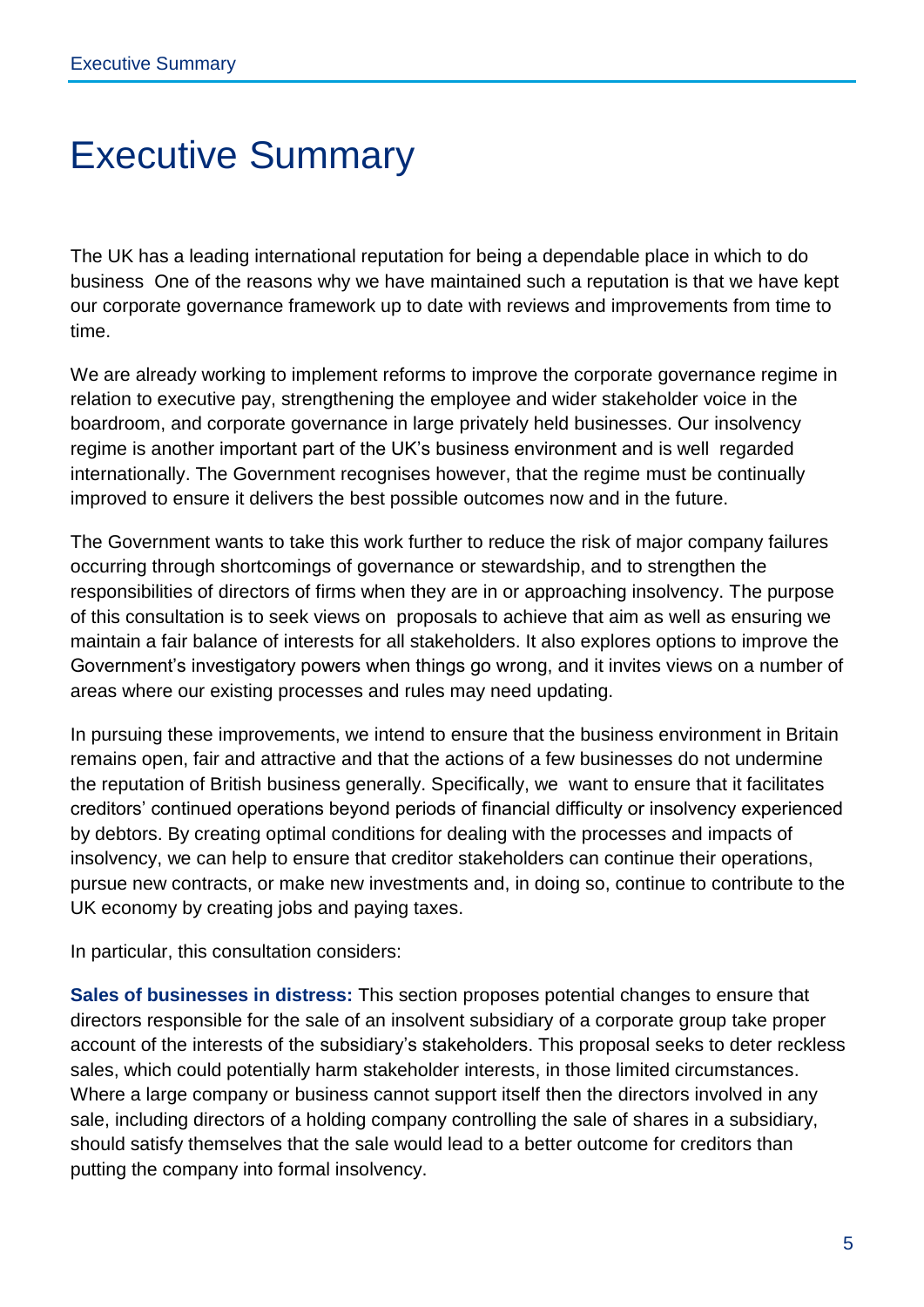The proposals seek to ensure fair outcomes when major companies get into difficulties, whilst avoiding putting barriers in the way of credible business rescue efforts.

**Reversal of value extraction schemes:** This section proposes where a company in financial difficulties has been 'rescued' by investors who then strip it of its assets to lessen their loss, or protect their profits, should the company eventually become insolvent. These arrangements are often complicated and designed to avoid existing protections for creditors.

Government wants all creditors to be treated fairly in an insolvency situation and is seeking views on potential changes to how certain transactions, or a series of transactions entered into before insolvency can be challenged.

**Investigation into the actions of directors of dissolved companies:** This section explores proposals to extend existing investigative powers into the conduct of directors to cover directors of dissolved companies. Difficulties are caused when companies are dissolved with outstanding debts or allegations of director misconduct, because the Insolvency Service does not currently have the necessary powers to investigate.

**Strengthening corporate governance in pre-insolvency situations:** This section explores a number of wider corporate governance issues that can be particularly relevant when companies get into financial difficulties and seeks views on whether further action by Government is needed.

- **Group structures:** This section considers whether steps should be taken to improve governance, accountability and internal controls within complex company group structures;
- **Shareholder responsibilities:** This section seeks views on whether there may be further opportunities, such as through the Financial Reporting Council's review of the Stewardship Code, to strengthen the role of shareholders in stewarding the companies in which they have investments;
- **Payment of dividends:** This section seeks views on whether the legal and technical framework within which dividend decisions are made could be improved and made more transparent whilst ensuring that dividend payments should remain for directors to decide, having regard to their legal obligations and guidance;
- **Directors' duties and the role of professional advisers:** This section asks if directors are commissioning and using professional advice with a proper awareness of their duties as directors and the requirement to apply an independent mind;
- **Protection for company supply chains in the event of insolvency:** This section explores whether supply chain and other creditors should be better protected and, if so, how this could be achieved while preserving the primacy of the interests of shareholders.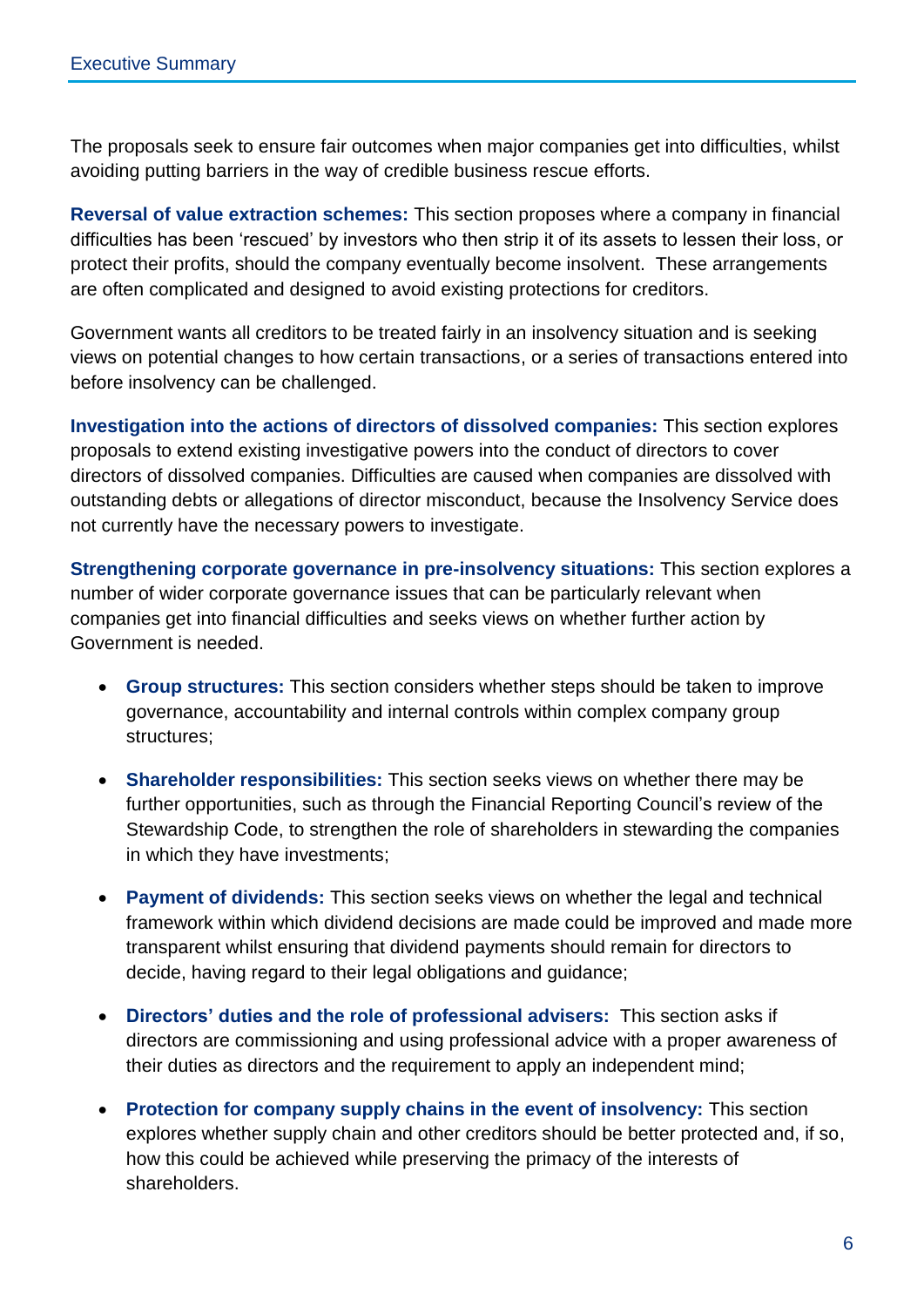# <span id="page-8-0"></span>**Sales of Businesses in Distress**

This section explores potential changes to encourage the directors responsible for a sale of an insolvent subsidiary of a corporate group to take account of the interests of the subsidiary's stakeholders.

#### *Summary of the Issues:*

- *Directors of an insolvent company must act in the best interests of its creditors.*
- But the directors of a holding/parent company cannot be held liable for the sale of *an insolvent subsidiary, even if is damaging to the subsidiaries' creditors and stakeholders.*
- *We propose to change this by enabling directors of a parent company to be held to account - and penalised - where the sale of an insolvent subsidiary causes harm to creditors and this was foreseeable at the time of the sale*

### **Sales of Insolvent Subsidiaries**

Many large businesses in the UK are made up of groups of companies under common control, usually through a parent company. One of the advantages this offers is that it makes it possible to ring-fence higher risk business ventures from those that are more stable and profitable by placing them into separate companies. Providing a group company continues to receive sufficient financial support from its parent or other companies in its group, it can continue to trade even if it is making losses and would otherwise have to cease. This enables new start-ups within a group, or loss-making subsidiaries, to receive the time they need to grow or to be turned around. If these attempts are unsuccessful, the rest of the group remains protected from any losses made from a failed company in a group.

The controlling directors and managers of a corporate group may conclude that a lossmaking subsidiary should be disposed of. Even where a company is in financial difficulty, there may be some value to a third party in its business as a going concern, although it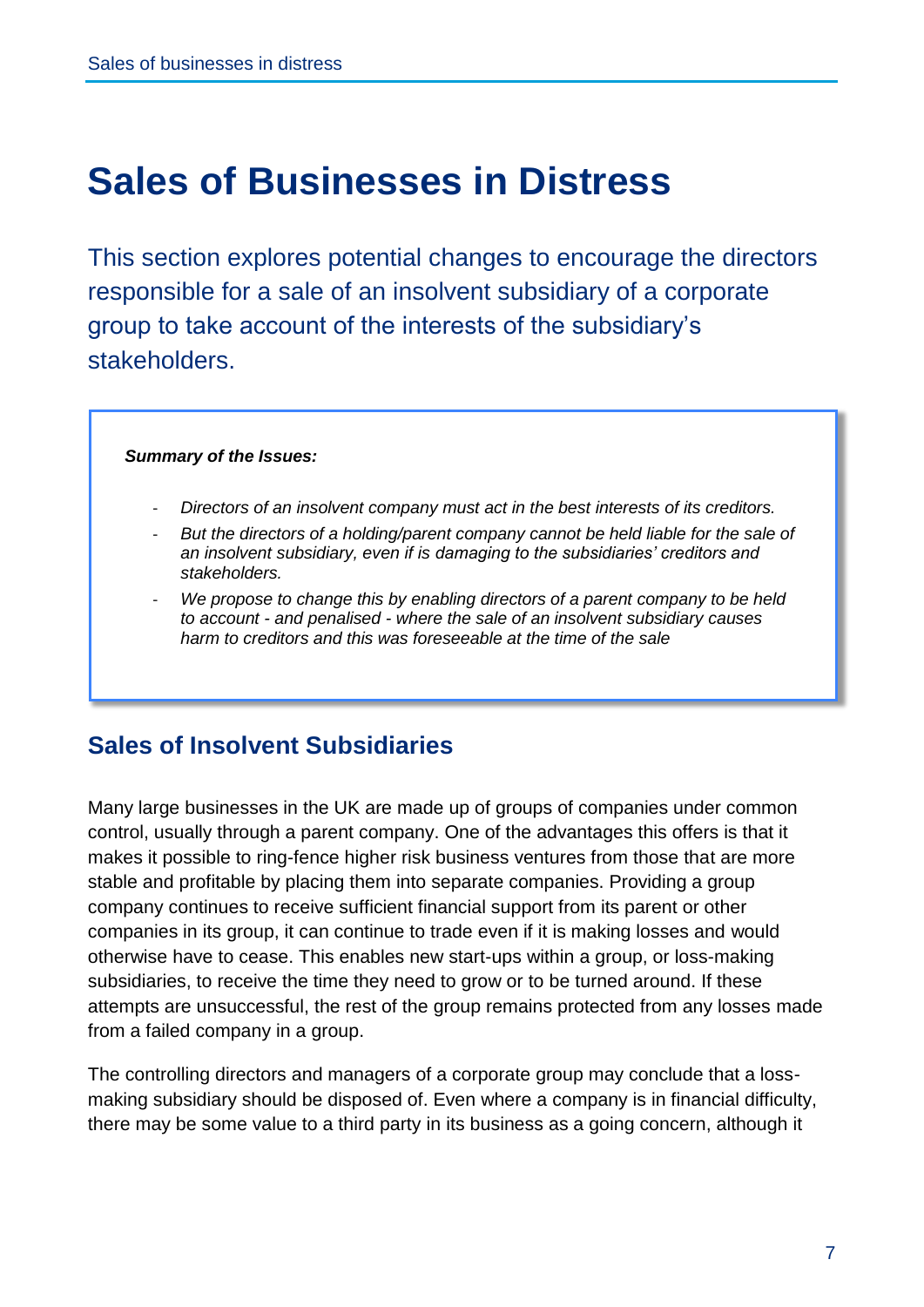may need new investment or restructuring to return to profitability. One option for such a company is for it to be sold to new owners (by selling the company's shares). This may provide a cash return to the group, removes the need for it to continue funding the distressed company and transfers responsibility for the future operation of the company to its new owners.

In many of cases, a sale may be in the best interests of all parties, including stakeholders such as creditors, employees and the subsidiary's pension fund. A responsible owner, recognising that there is value in a distressed subsidiary but where they are unable or unwilling to continue to fund its trading can sell it to a new investor. This may return it to profitability and, prevent its collapse - saving jobs , paying its suppliers and maintaining payments into any pension fund.

However, there is currently no requirement in law for a seller to consider the future

*Example – Alpha Limited is lossmaking and has only been able to continue to trade through the support of its parent company Beta Limited. Beta's support has enabled it to meet its obligations towards its pension scheme, which is in deficit. The directors of Beta are keen to dispose of the loss making subsidiary: on finding a buyer, Gamma Limited, they do not investigate Gamma's background but proceed with a sale as quickly as possible.*

*Gamma has limited financial means and no viable plan for Alpha. As a result Gamma has no reasonable prospect of being able to address Alpha's pension deficit or maintaining the level of financial support that Beta had previously provided.*

*Following the sale Gamma extracts cash from Alpha through the levy of management charges and introduces no new capital into the business. Within 12 months Alpha is placed into administration and its pension scheme turns to the Pension Protection Fund.*

viability of a business after its sale. There is no formal requirement, for example, to review a purchaser's credentials and proposals, and no duty of care on the part of a seller towards the company's employees or future creditors. If a company that was sold subsequently fails, even if the sale contributed to that failure, or if the purchaser is found to have had no viable way to return the business to profitability, the seller cannot be held accountable for the consequences of the decision to sell the business. Existing company and insolvency law can address the conduct of the failed company's directors and can attack certain transactions which have unfairly harmed creditors, but it does not readily allow for the conduct or actions of directors of another company (for example a parent company) to be addressed.

The success or failure of a company can impact not only on its owners but on its employees, suppliers and customers, as well as the wider business community and economy. In line with the aims of our Industrial Strategy to generate growth and earning power for businesses and individuals, we want to ensure that creditors, their business operations and investments are not unfairly affected. By minimising this risk, we can help to ensure creditors' continued contribution to the UK economy, creating new sources of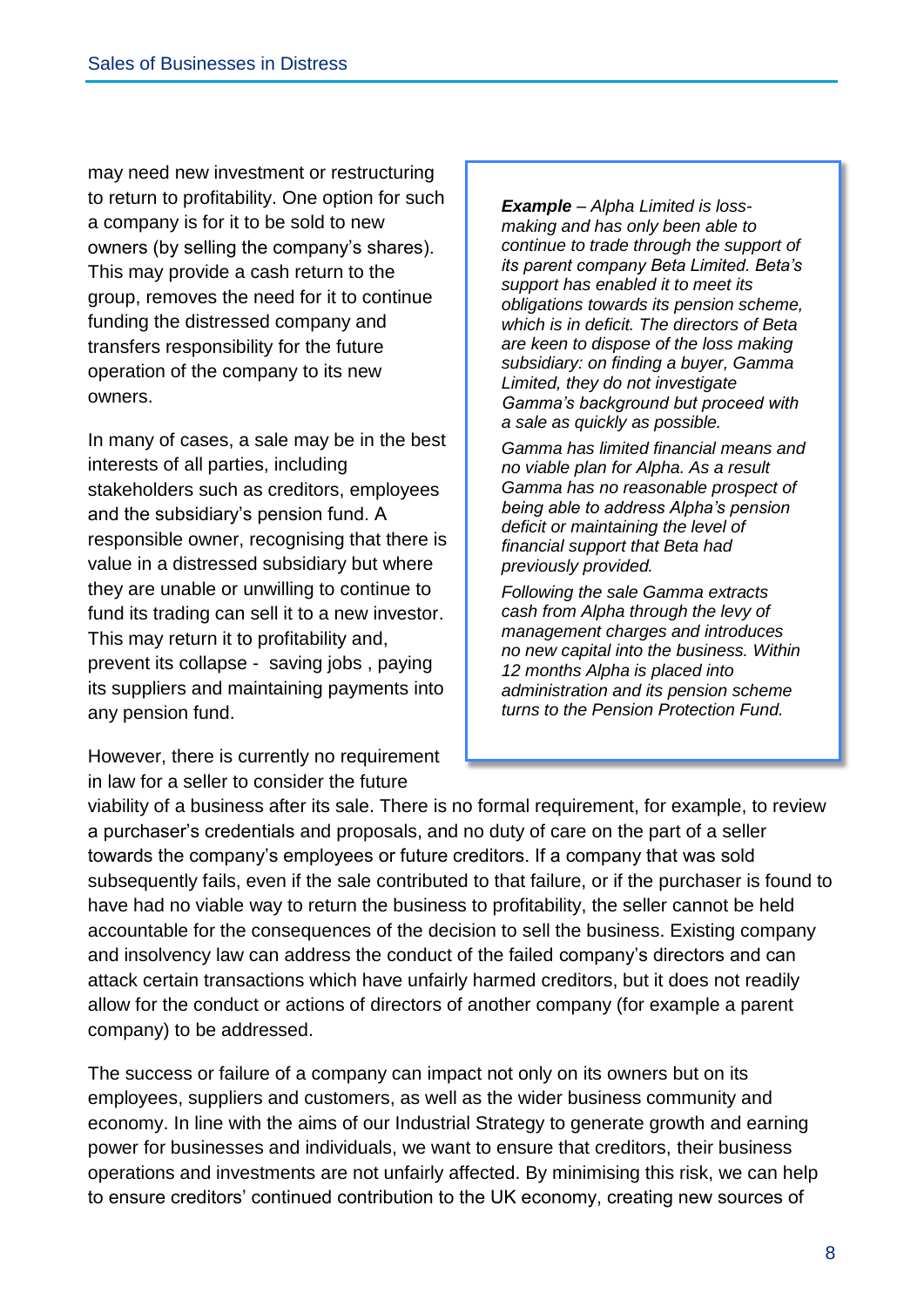investment for businesses, contributing to their expansion of employment, capital and productivity gains.

A large<sup>1</sup> subsidiary company within a group may have thousands of employees and smaller businesses may depend upon it for survival. The Government considers that when such a company is in financial difficulty, any decision to sell it outside of formal insolvency proceedings should take into account the interests of its stakeholders. For example, this would include the impact of the withdrawal of the group's financial support from the company being sold and the ability of the purchasing party to provide such support in the future.

### **The Proposal – Director Accountability**

The management of UK companies is largely undertaken by its directors, appointed by their shareholders (the "owners") to run them on a day to day basis.

Directors of UK companies must comply with the legal duties placed upon them; including key duties set out in the Companies Act 2006, and ensure that their companies comply with the law. If an individual director falls short of the standards required they can be disqualified for up to fifteen years, and the law makes a variety of provisions for them to be made personally liable for losses they have caused. By contrast, no similar duties are imposed upon shareholders provided they do not take part in the day to day management of their company (and by doing so act as a director). This reflects the relative responsibilities of the director and shareholder roles, and what can reasonably be expected of a director who manages a business compared with a shareholder who simply holds a stake in its success.

In many cases, a company's shares will be owned by another company (a 'holding company') and the decision to sell will be made by the holding company's directors. The Government considers that holding company directors should be held to account if they conduct a sale which harms the interests of the subsidiary's stakeholders, such as its employees or creditors, where that harm could have been reasonably foreseen at the time of the sale.

In line with the existing law, appropriate penalties for a director who causes loss or harm might include disqualification and personal liability.

<sup>1</sup> Section 465 of the Companies Act 2006 provides a threshold definition for medium sized companies, above which it could be considered that a firm is large.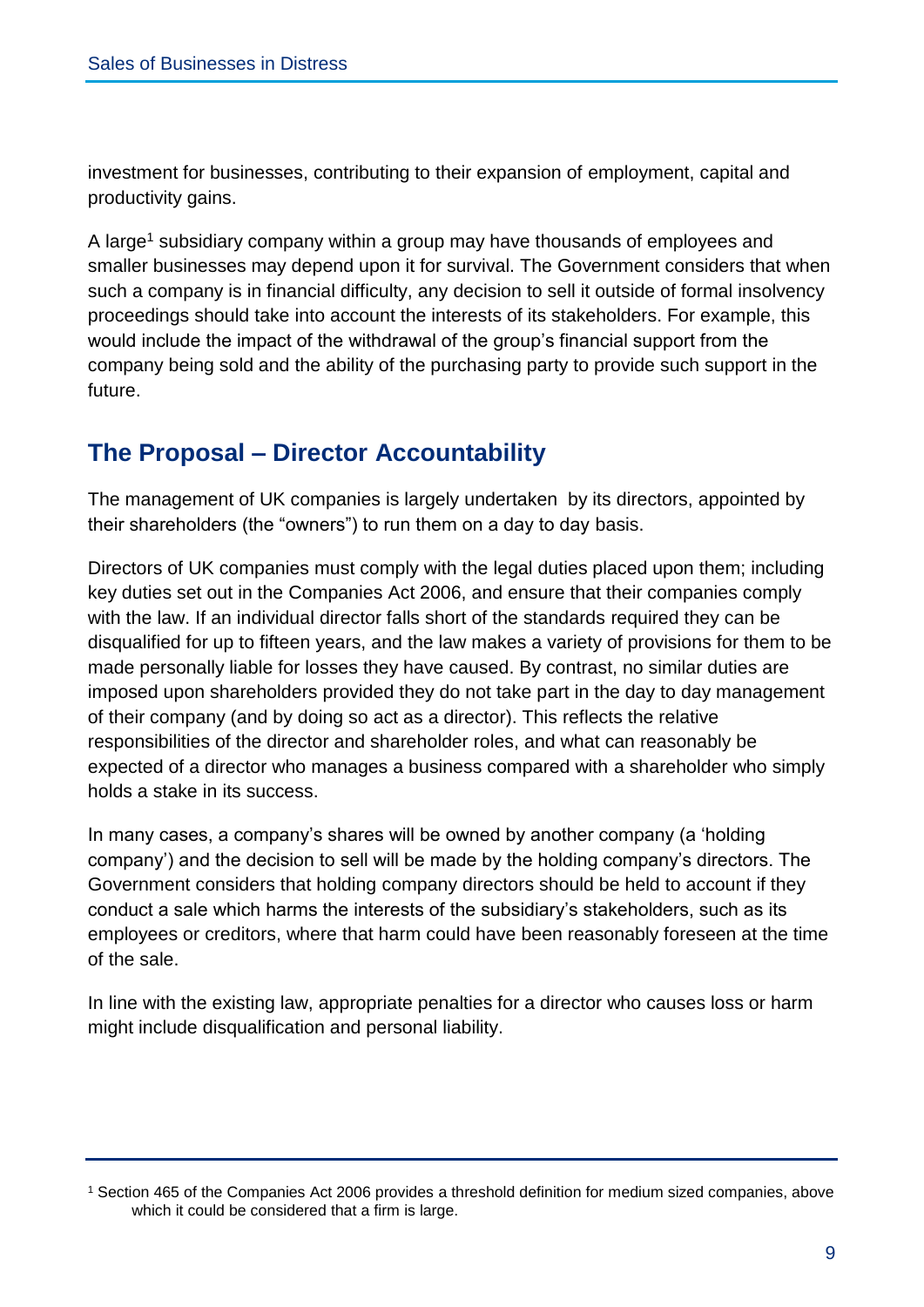## **Limits on Accountability for the Consequences of Selling an Insolvent Company**

Any new restrictions or penalties, if introduced, should be proportionate. This could be achieved by limiting director liability or disqualification to those cases where the holding company director acted unreasonably and the harm caused to stakeholders from the sale could have been reasonably foreseen.

If introduced, the new requirement and, potentially, accompanying penalties will fall on the directors<sup>2</sup> of holding companies that have a controlling interest in another large private or unlisted public company, a "group subsidiary". The directors may be held liable for losses following a sale of the group subsidiary, as we describe below, subject to the following criteria:

- At the time of the sale, the group subsidiary must either be insolvent, or insolvent but for guarantees provided by other companies or directors in its group;
- The subsidiary enters into administration or liquidation within two years of the completion of the sale;
- The interests of its creditors must have been adversely affected between the date of the sale and the liquidation or administration; and
- At the time that they made the decision to sell the company, the director could not have reasonably believed that the sale would lead to a better outcome for those creditors than placing it into administration or liquidation.

The Government considers that, if all of the above requirements are met, an administrator or liquidator of the former group subsidiary should be able to apply to court for an order that the director contribute a sum that the court thinks fit towards the subsidiary's creditors. The director should also be liable to be disqualified where appropriate.

The proposed requirements ensure that directors would only suffer penalties in exceptional situations where the group subsidiary was in financial difficulty; the directors could not reasonably have believed that the sale was in the interests of creditors; the group subsidiary has subsequently entered administration or liquidation; and the harm that should have been foreseen has occurred, with creditors suffering losses. Where a director reasonably believes that the sale is in the best interests of creditors; where creditors have not been adversely affected following the sale; or where the business does not fail within two years, no penalties will apply.

<sup>2</sup> Including, for these purposes, any shadow director, any person controlling a director and any person connected with a director.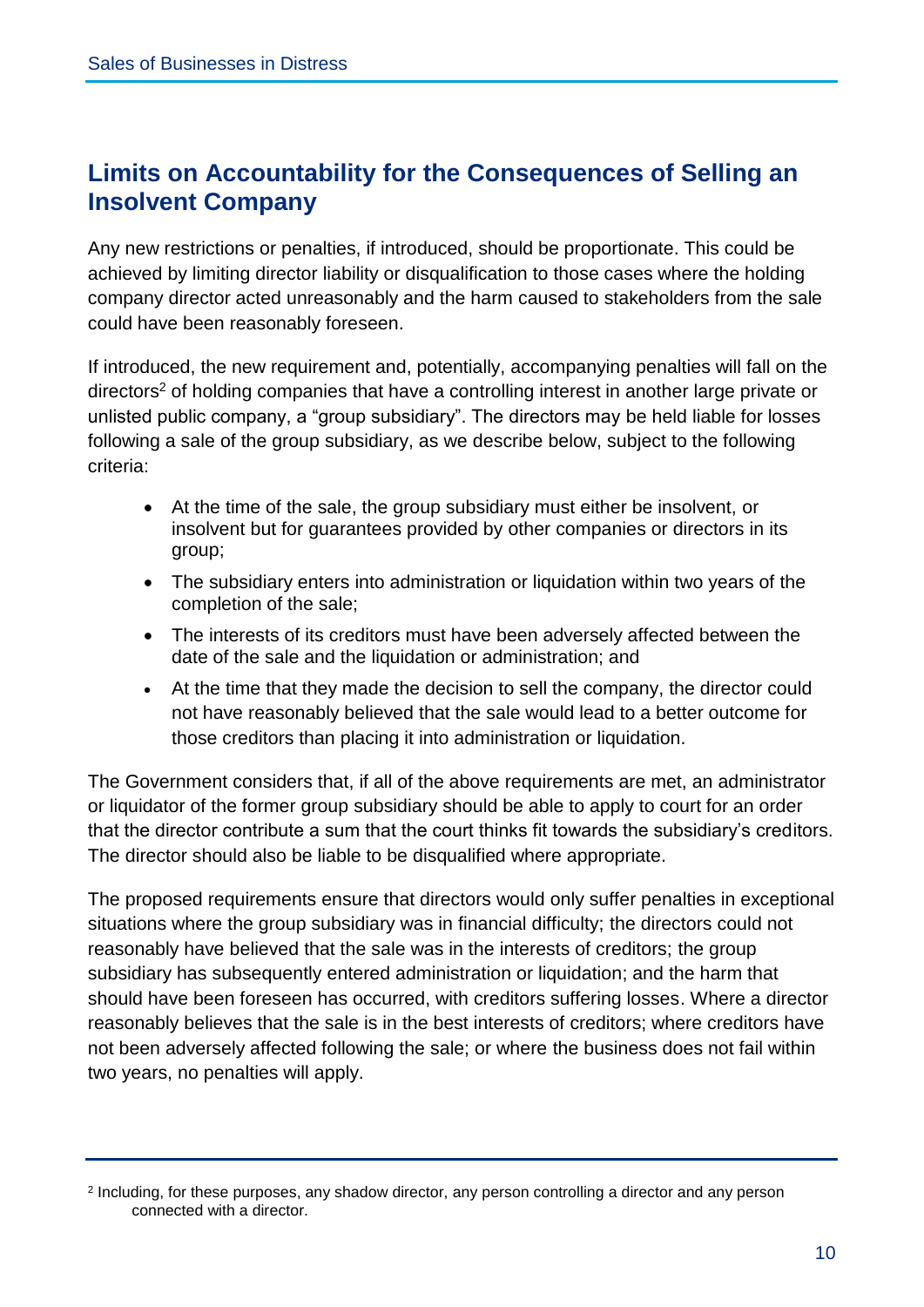In reviewing the director's reasonable belief, a balance should be struck between expecting them to have taken into account all available information about the future in assessing the purchaser's credentials and plans, and obtain assurances or guarantees where that is appropriate; and allowing them to accept statements that the purchaser might make. Beyond a certain point, which we suggest is two years from the date of the sale, it will not be appropriate to expect the selling company's directors to be able to predict the longer term impact on the subsidiary's creditors.

The proposal does not require there to be any causal link between the sale and the failure. The Government considers that it is enough that the director could not reasonably have believed that the sale was in the interests of creditors, and this has been borne out by a worsening position followed by formal insolvency.

The Government is keen to hear views on whether new penalties should be introduced for directors who sell an insolvent subsidiary without any reasonable expectation that the sale is in the interests of the subsidiary's stakeholders and the company then fails.

## **Consultation Question**

1.  $\Box$  Do you think there is a need to introduce new measures to deal with the situation outlined?

# **Consultation Question**

2. Should the new measures be limited to the sale of a subsidiary or should a new measure extend to any act procured by the parent (through its directors), which operates to the prejudice of the creditors of the subsidiary once that subsidiary is insolvent? Might such measures create material conflicts for directors? If so, how might they be resolved?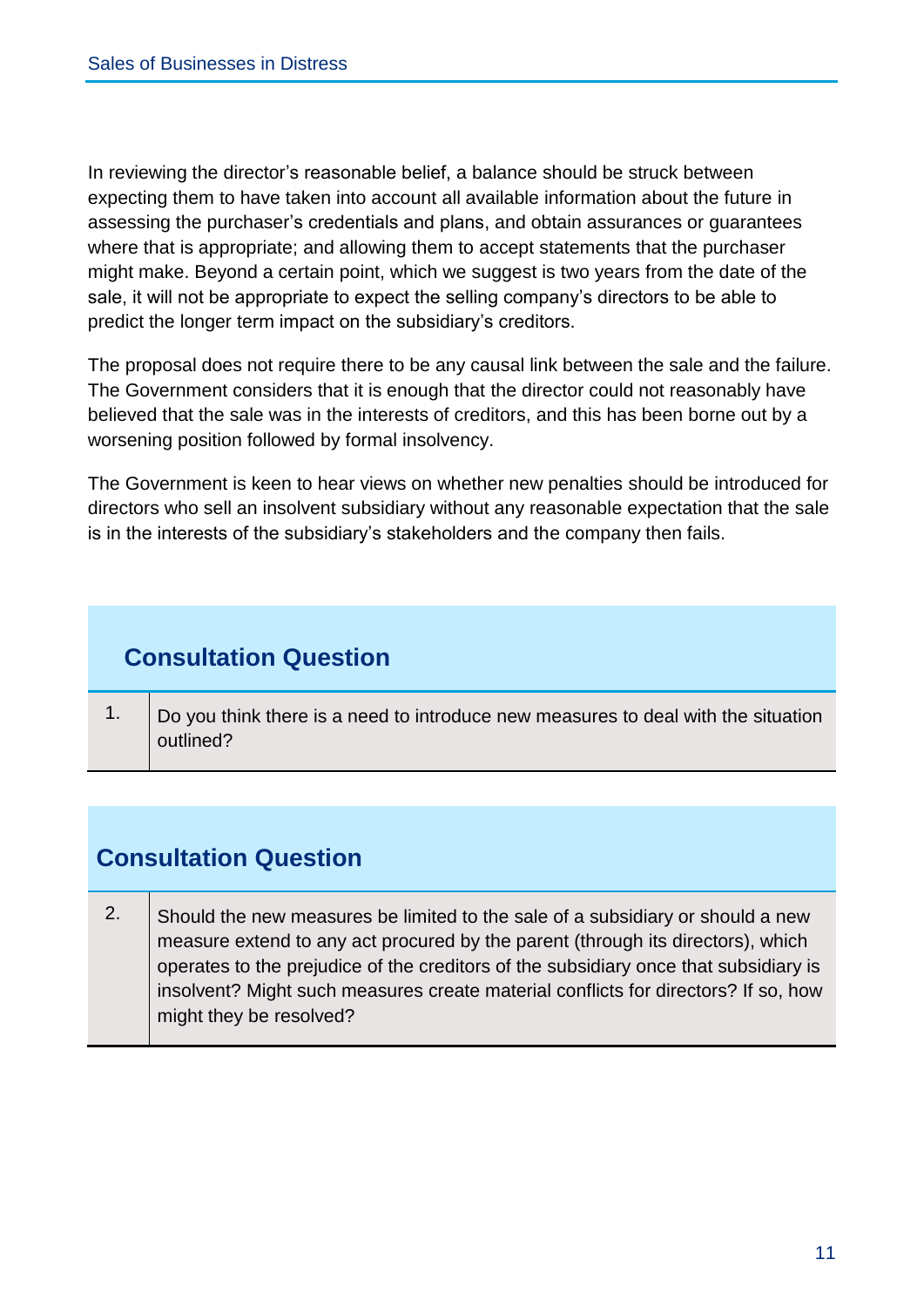# **Consultation Question**

| ు. | Should the target be the parent company directors responsible for the sale? If |
|----|--------------------------------------------------------------------------------|
|    | not, who else should be targeted; or who in addition?                          |

# **Consultation Question**

<u> Tanzania de Carlos de San Francia de San Francia de San Francia de San Francia de San Francia de San Francia </u>

| How can we ensure that there is no impact on sales which genuinely seek to |
|----------------------------------------------------------------------------|
| rescue distressed businesses, or bring new investment into distressed      |
| businesses?                                                                |
|                                                                            |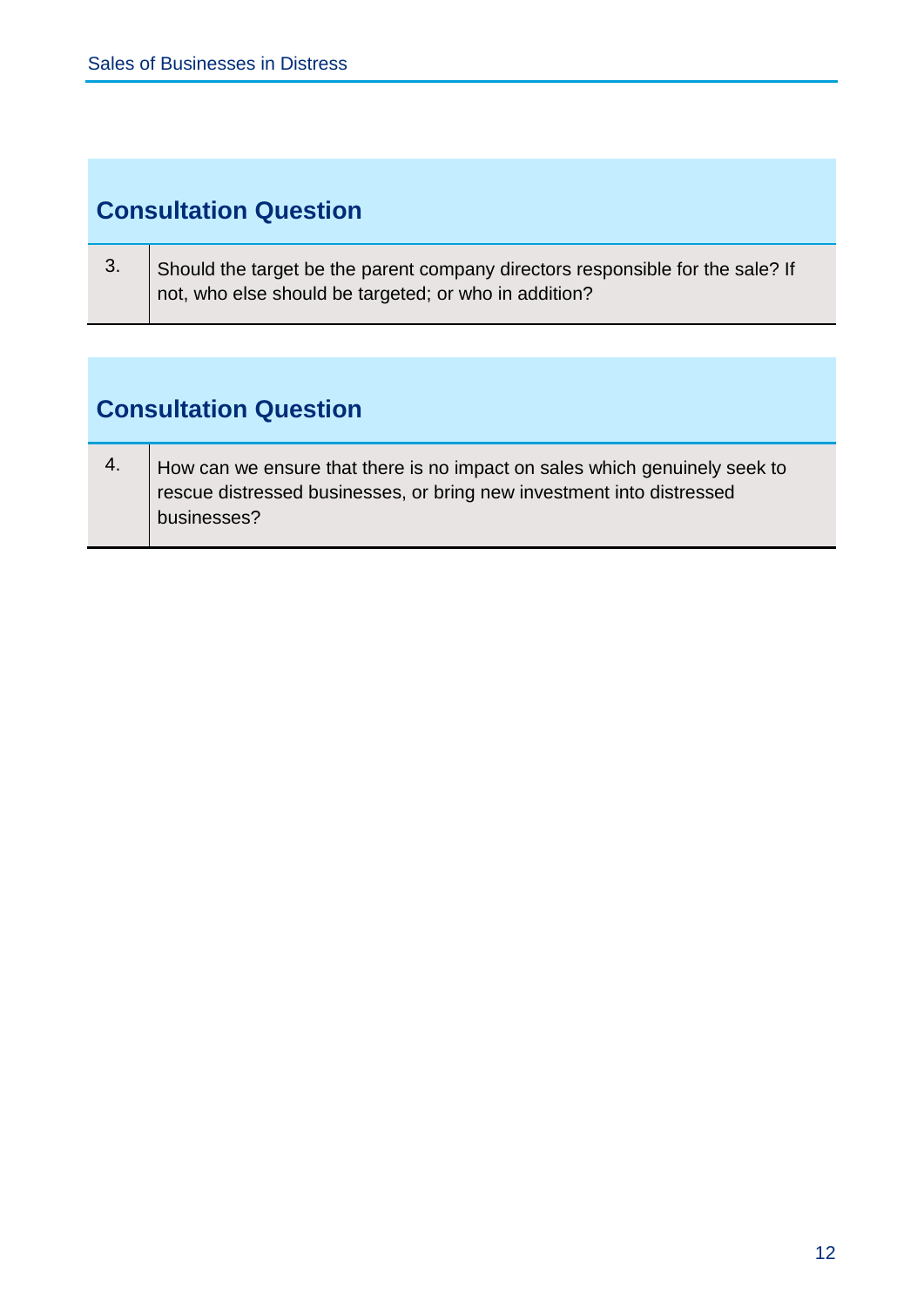# **Value Extraction Schemes**

This section considers whether new powers should be introduced in addition to those that currently exist to undo a transaction, or a series of transactions, which unfairly strips value from a company, in order that insolvency law keeps pace with modern business practices.

For over 400 years, English law has recognised that certain transactions entered into by a debtor in the run up to insolvency are unfair to creditors and should be reversible. This concept has developed over time, with the most recent provisions being introduced over thirty years ago, in the Insolvency Act 1986. It is crucially important that these provisions remain fit for purpose as business practice evolves.

The tools that allow insolvency office-holders to reverse transactions that are unfair to creditors are known collectively as antecedent recovery powers. Some of these powers apply differently depending whether or not the transaction is entered into with people who are connected with the debtor company (for example, a company's director). This is an important distinction as antecedent recovery powers have a lookback period – a period prior to formal insolvency in which a transaction must have taken place to be subject to potential recovery. For certain antecedent recovery powers, where the parties are connected to the company a longer lookback period applies than where there is no connection. 3 This difference reflects the fact that a connected party will have a greater degree of knowledge about the debtor company when entering into the transaction. An example of a connected transaction would be a director being repaid a loan in the period before the company goes into insolvency. In such cases, the lookback period is usually two years.

<sup>3</sup> Under Insolvency Act 1986 provisions, liquidators/administrators can take action to -

<sup>•</sup> reverse an action (including a payment) made prior to a liquidation/administration that favours a particular creditor in advance of others in the run up to insolvency (known as a preference in England and Wales and an unfair preference in Scotland);

<sup>•</sup> pursue assets that have been sold for less than their value prior to the insolvency (known as a transaction at an undervalue in England and Wales and a gratuitous alienation in Scotland);

<sup>•</sup> reverse extortionate credit transactions; and

<sup>•</sup> avoid certain floating charges (a floating charge is a type of security taken over a debtor company's assets by a creditor).

In England and Wales only, there are also provisions in the Insolvency Act against debt avoidance more generally (and that do not rely on a debtor's insolvency to pursue).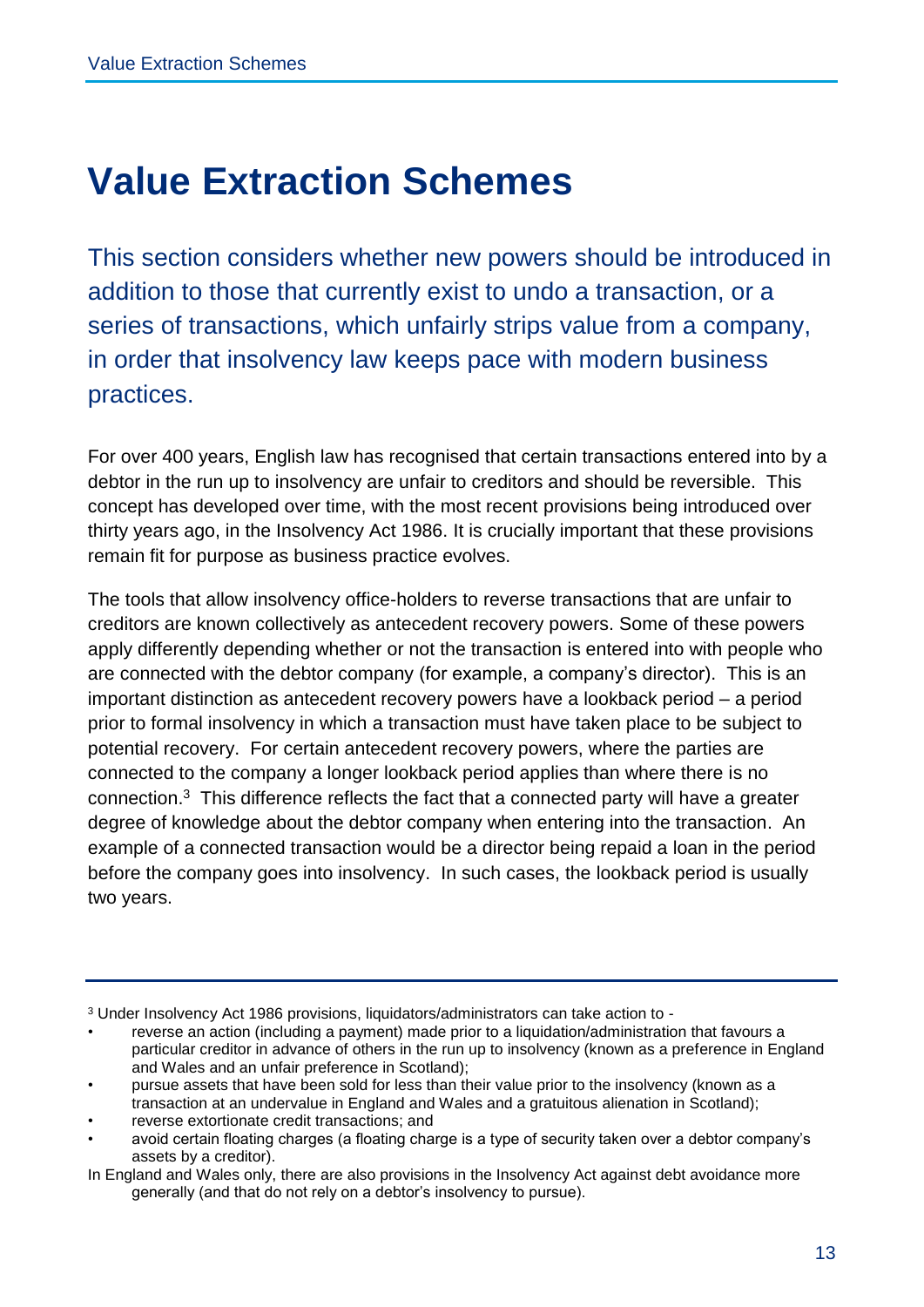For some antecedent recovery powers, where there is no connection with the debtor company – a trade supplier with no common directors/owners with the debtor company, for example – the lookback period is only six or twelve months (depending on the type of antecedent recovery). This ensures that normal trading activity is not unnecessarily harmed.

Some recent insolvency cases have highlighted that value can now be extracted from ailing companies via complex investment schemes or transactions. These do not readily fall within the scope of the existing powers of recovery. The Government is concerned that the tools available to insolvency office-holders, while appropriate for more simple transactions, may not be adequate to counter all types of transactions which unfairly strip value from an ailing company in the modern world. This may particularly be the case where the company has been previously sold or new investment introduced in a way which unfairly immunises the investor to the extent that in a subsequent insolvency they suffer little or no loss, while others lose out.

The existing antecedent recovery provisions recognise that value may be unfairly extracted from a company prior to insolvency and so give office-holders the right to apply to court to reverse such transactions to bring about a fairer distribution of a company's assets to all creditors.

There has been concern that the present law does not adequately deal with the scenario where an ailing (though not yet in administration or liquidation) company has been 'rescued' by investors who then extract value to return at least part of their investment quickly and to lessen their potential loss should the company subsequently fail. These arrangements could take the form of management fees; excessive interest on loans; charges over company property being granted; excessive director pay or other payments; or sale and leaseback of assets. These types of transactions may unfairly benefit certain parties whilst putting creditors in a worse position than they would otherwise have been in should that company subsequently become insolvent.

Such business rescues will not always fail – many will succeed and thrive and the Government welcomes and supports the turnaround of such businesses. However, where they do fail, the Government is concerned that some complex financial structures put in place by investors at the time of or after a 'rescue' attempt, are unfair to the wider body of creditors. Supporting the Industrial Strategy's ambition to create a fair business environment shaped by competition and contestability, the Government wants all creditors to be treated fairly upon insolvency and wants to ensure that there are adequate tools for office-holders to reverse complex transactions that remove value prior to a company's insolvency in order to reach a fairer outcome for creditors. In doing so, the risks to creditors' operations or future investments would be mitigated, supporting their continued operation and economic participation.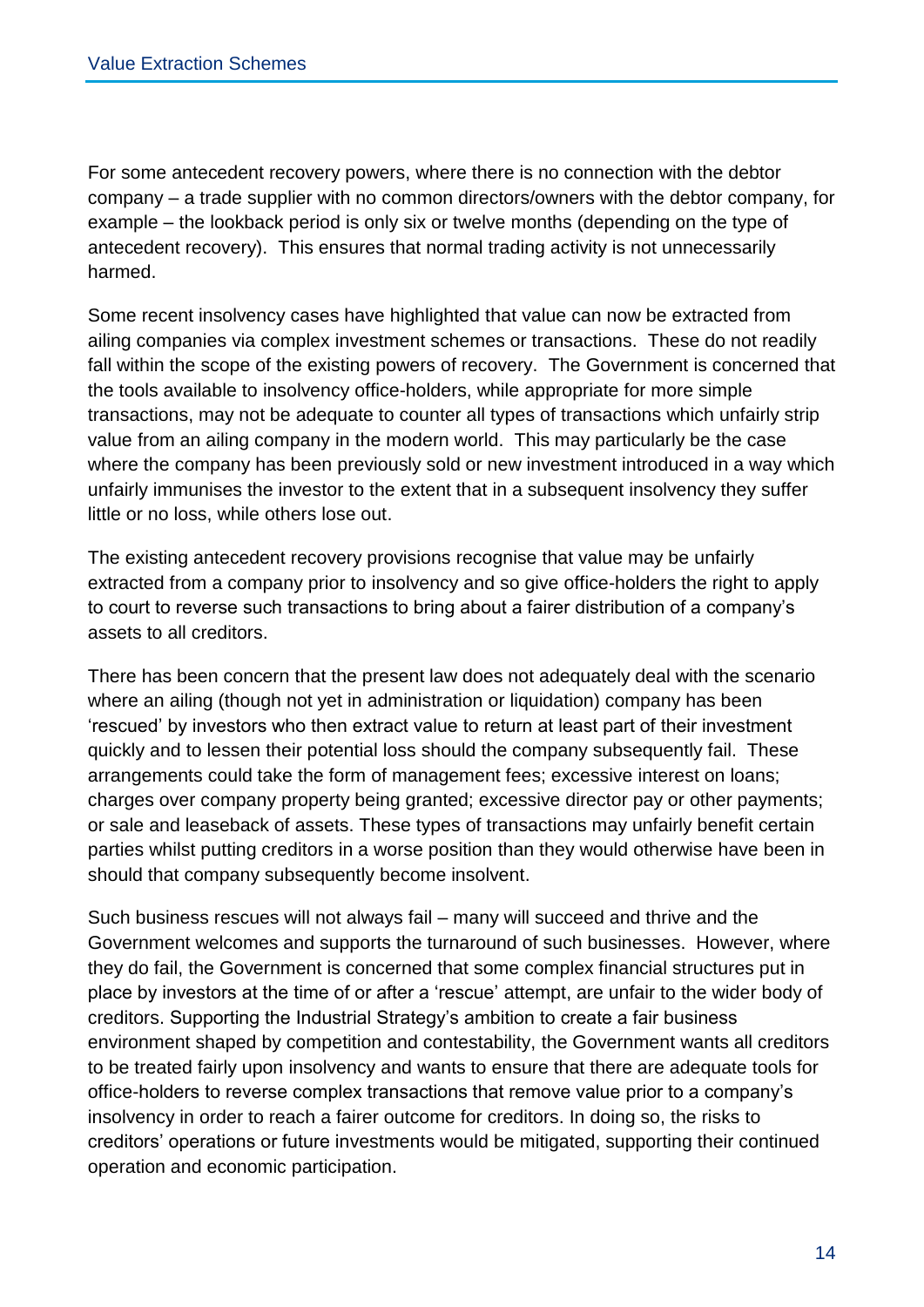## **The Proposal**

The Government is seeking views on how new powers could be introduced to allow an insolvency office-holder to apply to a court to reverse a transaction (or series of transactions) considered to have unfairly removed value from a company in the approach to insolvency in cases where the company had previously been rescued in the way described above. This will sit alongside rather than replace the existing antecedent recovery powers previously outlined, which remain beneficial for more straightforward transactions.

A new power to challenge value extraction schemes would better enable insolvency officeholders to tackle complex transactions that strip companies of their value prior to an insolvency, or place certain parties in an unfairly advantageous position when assets are distributed after a company has become insolvent. The office-holder could determine whether the transactions, however structured, were undertaken to unfairly put a particular party in a better position on insolvency than other creditors and apply to the court to take legal action against the party or parties in order to claw back money for other creditors.

As the Government appreciates that value extraction schemes could take a number of forms, any legislation introduced may need to be broadly formulated to prevent easy avoidance and allow the insolvency officeholder to address such schemes in whatever form they take.

The Government considers that such powers, if introduced, should apply only where the company:

- had received new investment:
- had value extracted in a transaction or series of transactions designed to the benefit of that investor or those connected to it, without adding value to the company; and
- subsequently enters liquidation/administration.

The Government considers that all three elements should be present for a claim to be brought by an insolvency office-holder. *Example - A company in financial trouble is bought by a new investor. The new investor injects £20m as a loan into the company, to support its working capital.* 

*The company pays interest on the loan at considerably more than a commercial rate and the loan is secured over the company's property. In addition, the company pays a 'management fee' to the investor.*

*The company subsequently enters formal insolvency.*

*The investor has benefited from interest payments and management fees prior to the insolvency and, at insolvency, benefits from its charge over the assets (after insolvency expenses and preferential creditors are paid).*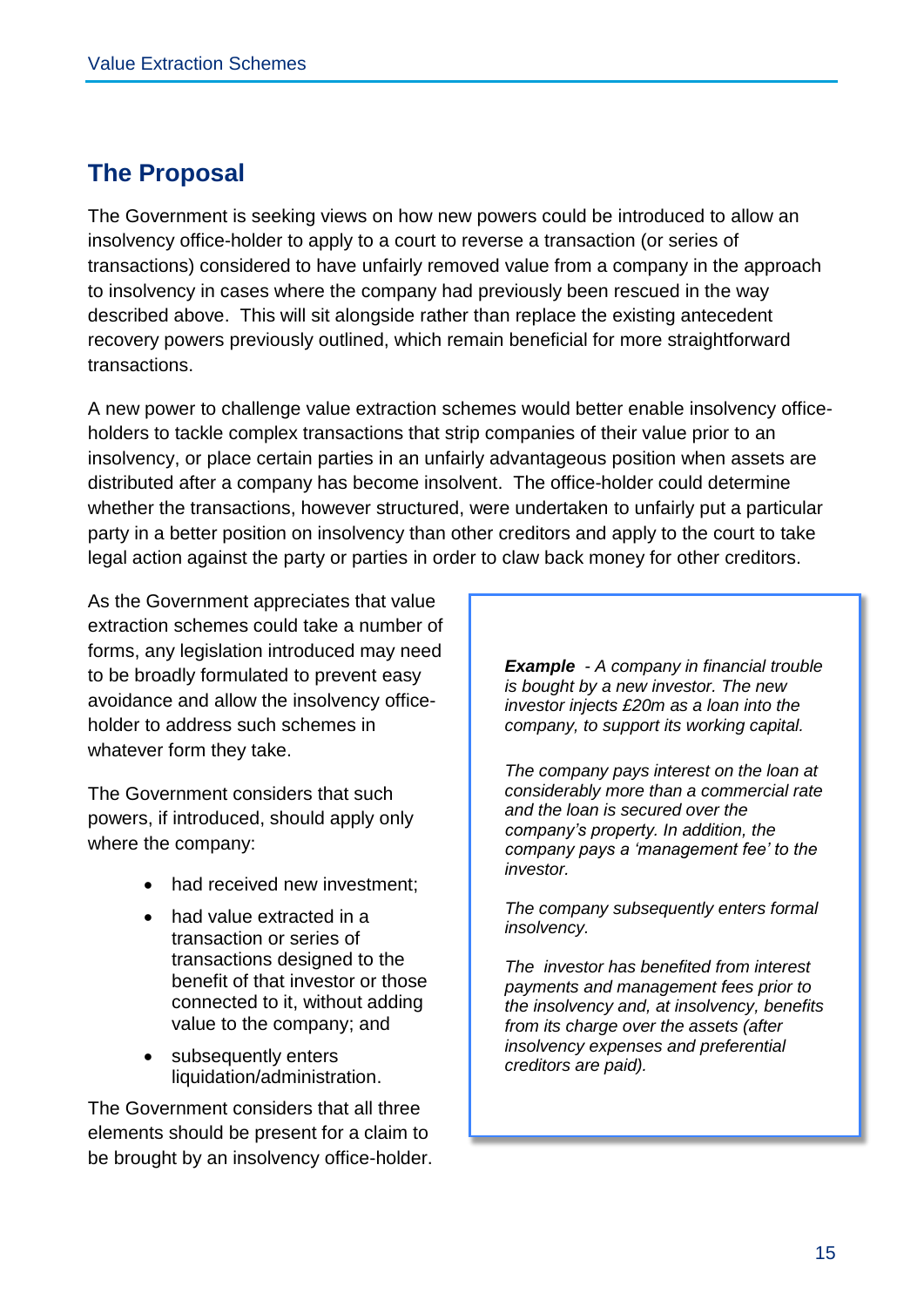As outlined above, in certain cases the length of the lookback period for existing antecedent recovery provisions depends on whether the party that entered into the transaction is connected with the debtor company. The Government believes that the value extraction schemes explained above can only realistically be undertaken by connected parties, for example a director or shareholder of the company, given the degree of control necessary to construct them. The Government considers that any proposal for new antecedent recovery tools should therefore only cover connected party transactions. In line with existing antecedent provisions, there should be a lookback period attached to any new proposals. For most existing antecedent recovery provisions that can be taken against connected parties the lookback period is 2 years and the Government considers that any new proposals should mirror this.

There is another important factor that is usually considered in existing antecedent recovery provisions. The debtor company must be technically insolvent (i.e. having liabilities more than its assets or being unable to pay its debts as and when they fall due) at the date of the transaction or have become insolvent as a result of entering into the transaction in order for the insolvency office-holder to be able to challenge the transaction.

The Government considers that this insolvency test may not be appropriate in relation to a challenge to the value extraction schemes outlined. The Government considers that value extraction schemes are a 'hedge' against a turnaround failing to ensure that the investor does not lose all or most of its investment on a failure – in effect, shifting some of the risk of the initial investment onto unconnected creditors. Instead of a direct insolvency test, the Government believes the test should be that the value extraction scheme must have unfairly put the beneficiary in a better position than other creditors in a subsequent formal insolvency (liquidation/administration) than would otherwise have been the case.

The UK has a mature and sophisticated market for turnaround finance and new investment into distressed businesses should not be discouraged. Government does not wish to deter lenders in this sector as it appreciates that if new finance was not available, companies that are presently able to be saved might fail in the future and enter formal insolvency unnecessarily.

The Government believes that any new proposals to address unfair value extraction schemes must adequately balance the interests of all creditors in receiving a fair distribution with the interests of investors in receiving a fair return on their investment. The Government is keen to receive the views of stakeholders on the potential impact of this proposal on the availability of turnaround finance.

The Government wants to ensure that all creditors are treated fairly in a formal insolvency. It believes that, in the vast majority of cases, this happens. However, in a small minority of cases, complex investment structures allow sophisticated parties to unfairly insulate themselves from risk to the detriment of other creditors. Existing legal protections are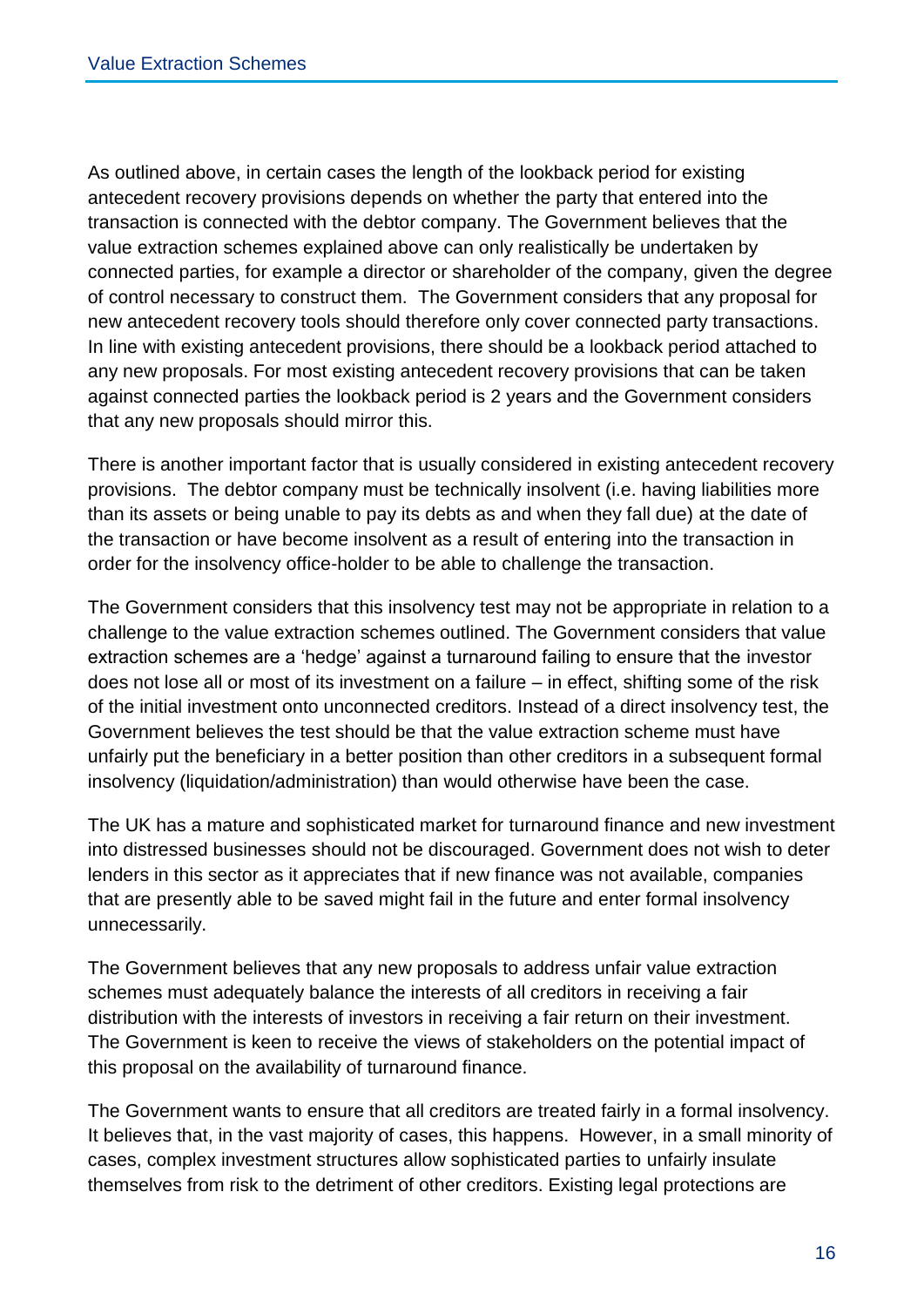insufficient to allow insolvency office-holders to unpick these value extraction schemes. The proposed power will allow such schemes to be tackled by office-holders and so enable a fairer distribution of a company's assets when it fails. The Government also recognises that terms such as "unfairly" and "excessive" may be subjective terms. It is commercially reasonable that the party providing the rescue package will stand to benefit, otherwise there is no incentive to provide the finance. What Government is seeking to address is a transaction, or a series of transactions, that have been set up in such a way that value is being extracted from the company being rescued while at the same time:

a) value is not being added to the company, and

b) other creditors are being disadvantaged more than is commercially reasonable.

Government is seeking views on what the balance should be between these competing interests.

## **Consultation Question**

 $5.$  Are new tools needed to enable insolvency office-holders to better tackle this behaviour? Or could existing antecedent recovery powers be expanded to ensure this behaviour is tackled?

# **Consultation Question**

 $6.$  Do you agree the Government should introduce a value extraction scheme reversal power as outlined above? Do you agree that the insolvency test in the current powers is not appropriate in the circumstances outlined above?

# **Consultation Question**

7. Could the proposal adversely affect the availability of finance for distressed companies? Could it have other adverse effects? If so, how might the proposal be modified to mitigate these effects? Are there any protections that should be given to investors?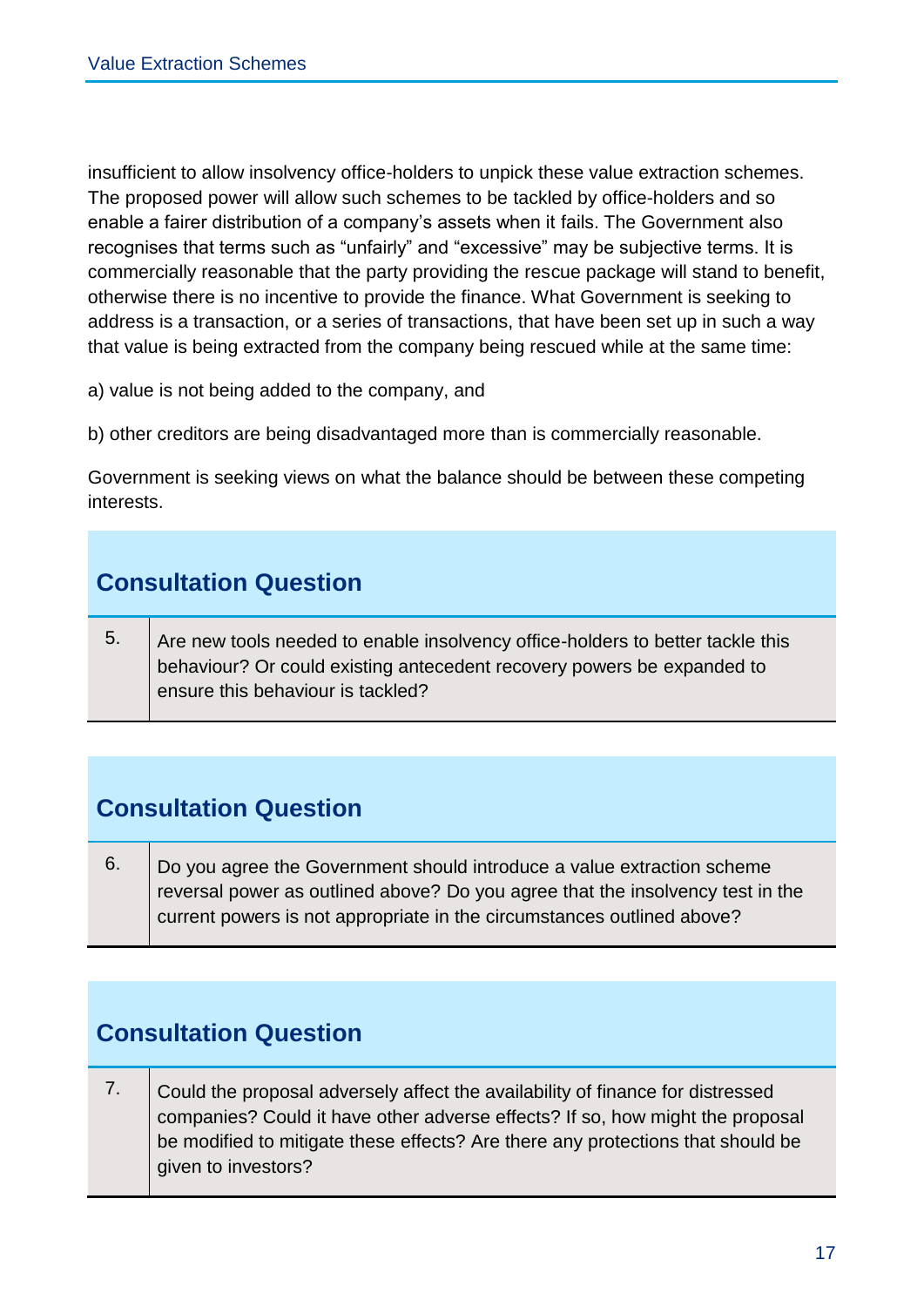# **Consultation Question**

8.  $\vert$  How could the proposal be developed to ensure that only those schemes which unfairly extract value and harm the interests of other creditors can be challenged by the insolvency office holder? Should concepts such as "unfair" and "excessive" be defined or left to the courts to develop through case law?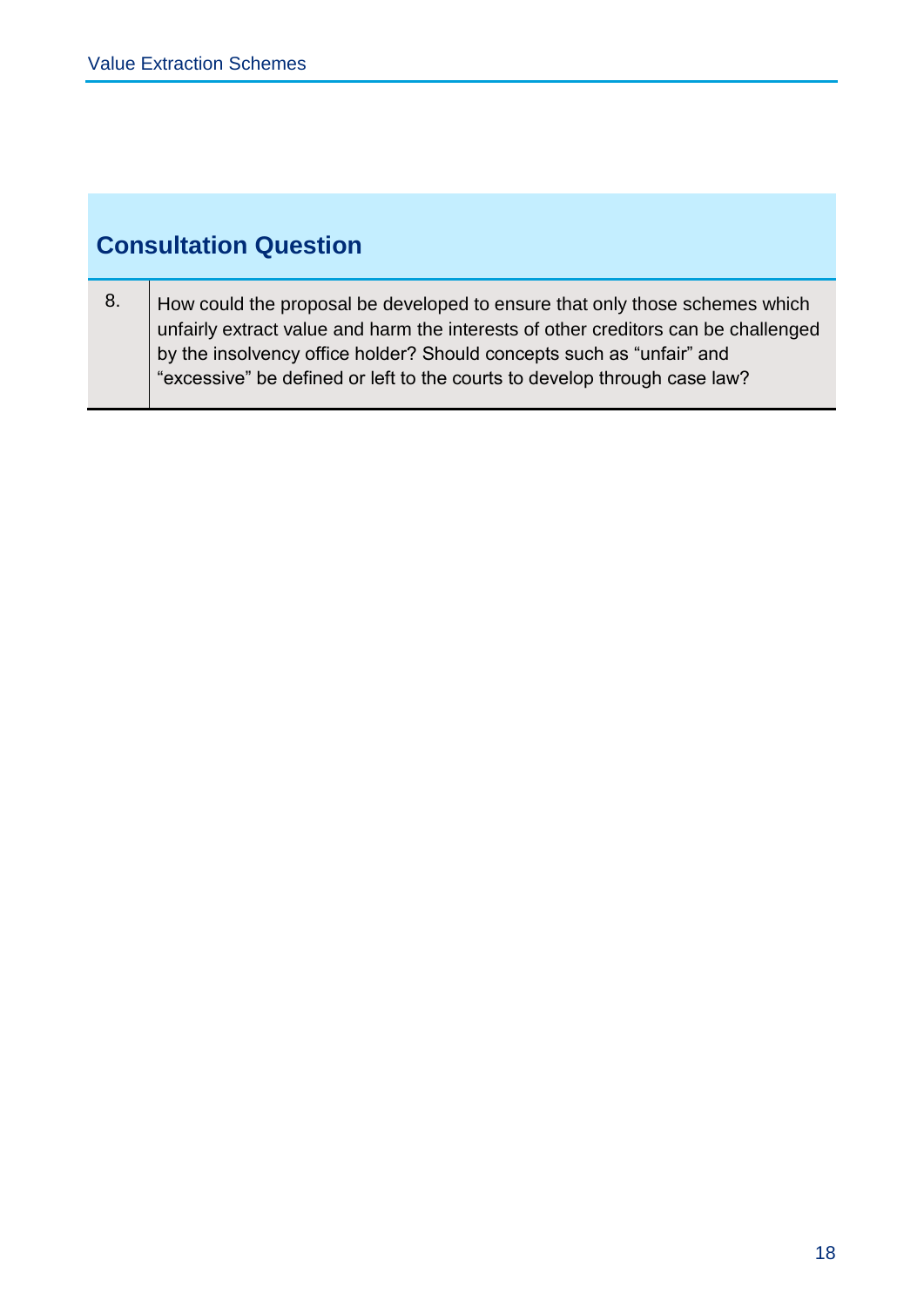# **Dissolved Companies**

The Insolvency Service's investigation and enforcement activity is fundamental to giving individuals and businesses the confidence to conduct business, and that those who break the rules and damage others' interests may be identified and held to account. This section explores Government's proposal to extend existing investigative powers into the conduct of directors to cover directors of dissolved companies.

#### *Closing a limited company*

*A limited company can cease to exist in a variety of ways. The method chosen to close the company may depend on whether it can pay its bills or not.*

*If the company is actively trading and can pay its bills ('solvent'), directors can either:*

- *apply to get the company struck off the Register of Companies – this is known as " voluntary dissolution"; or*
- *start a members' voluntary liquidation.*

*Striking off the company is usually the cheapest way to close it.*

*Companies House also has the power to compulsorily strike off a dormant company (this is known as "compulsory dissolution".*

*If the company can't pay its bills, it is insolvent and the interests of the people the company owes money to (its creditors) legally come before those of the directors or shareholders. There are a range of formal insolvency procedures by which a company can be closed down.*

*When a company is dissolved, it effectively no longer exists. If a complaint is received about the actions of the director of a dissolved company, the current statutory requirements mean it is time consuming and costly for the Secretary of State to investigate the complaint.*

*Alternatively, if a company is no longer trading, but does not owe any money, it can be left to become dormant. It will remain registered on the register of companies and annual accounts and confirmation statements must continue to be submitted.*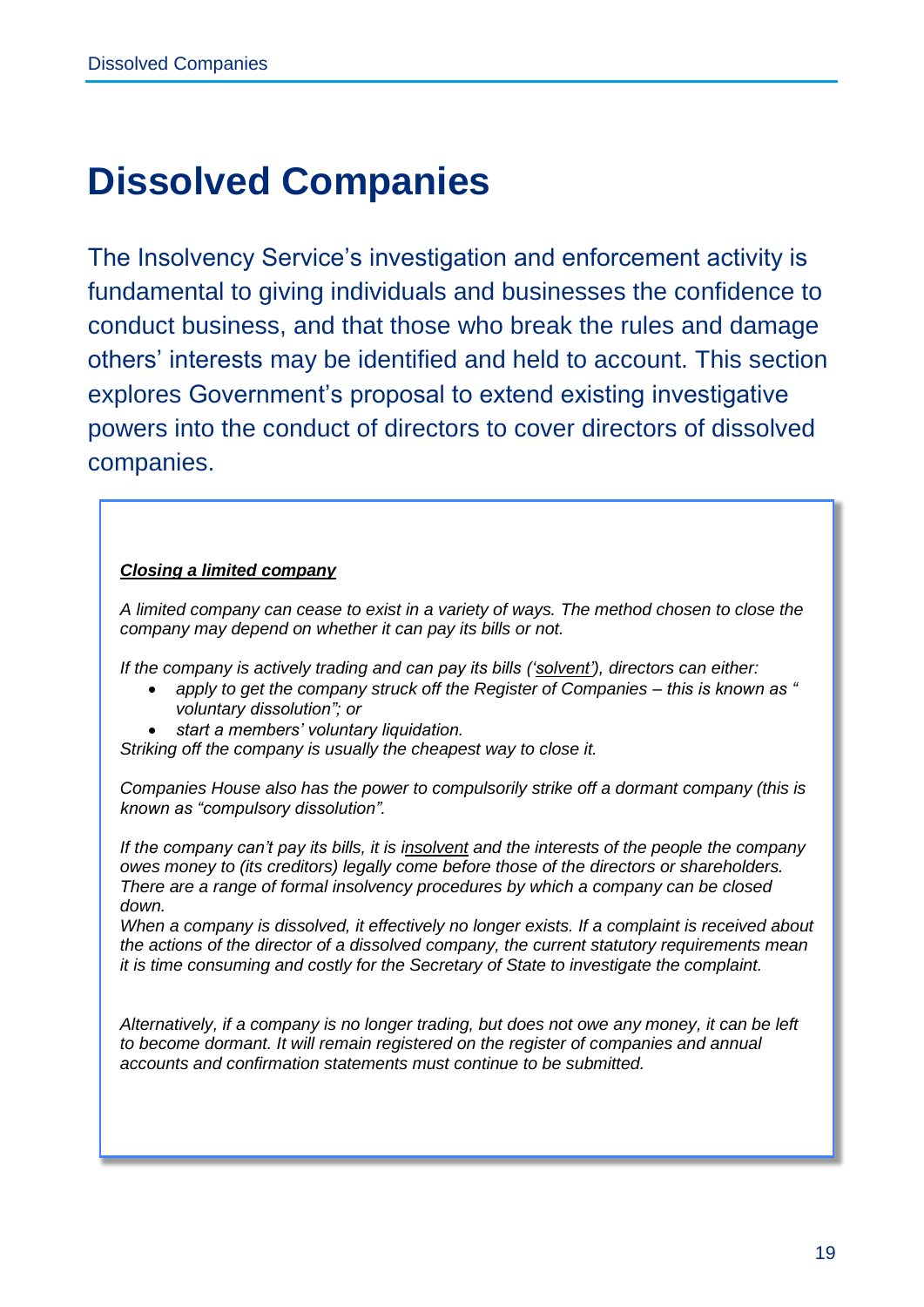## **Background**

Complaints are regularly received from the public about alleged wrongdoing by directors of companies after they have been dissolved and often in relation to successive company failures. Evidence also points to a low-level but recurring theme of directors using dissolution to avoid debts. These debts include, but are not limited to, tax, civil penalties, employment tribunal awards and other liabilities.

The example sets out a typical complaint where, dissolution is used to shed existing liabilities. The director in many cases continues running the same business using a new company which can often have a very similar name to a previous company.

The Secretary of State currently has two investigative powers: the power to investigate live companies under the Companies Act 1985 and the power to investigate the conduct of directors of insolvent companies under the Company Director Disqualification Act 1986 (CDDA 1986). On average, 1,200 directors are disqualified each year following investigation using these powers. The net benefit to the market (in terms of creditor damage prevented) for each director disqualified is estimated at over £100,000<sup>4</sup>. Disqualification plays an important part in making the UK a safe business environment and maintaining confidence in the market and the limited liability framework.

Where the conduct of directors falls below expectations, the current regime enables appropriate investigations to be conducted into both live and insolvent companies. The current legislative framework does not, however, allow for the investigation of the conduct of directors whose companies have been dissolved and removed from the company register unless the company entered an insolvency procedure prior to dissolution or the company has been restored to the register. There is a concern that some company directors are able to avoid being held accountable for misconduct by allowing, or actively causing, their companies to be dissolved instead of putting the company into a formal insolvency process.

While it is not impossible for the Secretary of State to take action against a director of a dissolved company, to do so requires an application to court for restoration of the company, which is impractical where the Secretary of State does not already have strong evidence of misconduct and could undermine the integrity of the register if firms which have ceased operations are routinely resurrected to the register.

<sup>4</sup>[https://www.gov.uk/government/uploads/system/uploads/attachment\\_data/file/627605/annual\\_report\\_2016-](https://www.gov.uk/government/uploads/system/uploads/attachment_data/file/627605/annual_report_2016-2017_-_final-web.pdf) [2017\\_-\\_final-web.pdf](https://www.gov.uk/government/uploads/system/uploads/attachment_data/file/627605/annual_report_2016-2017_-_final-web.pdf)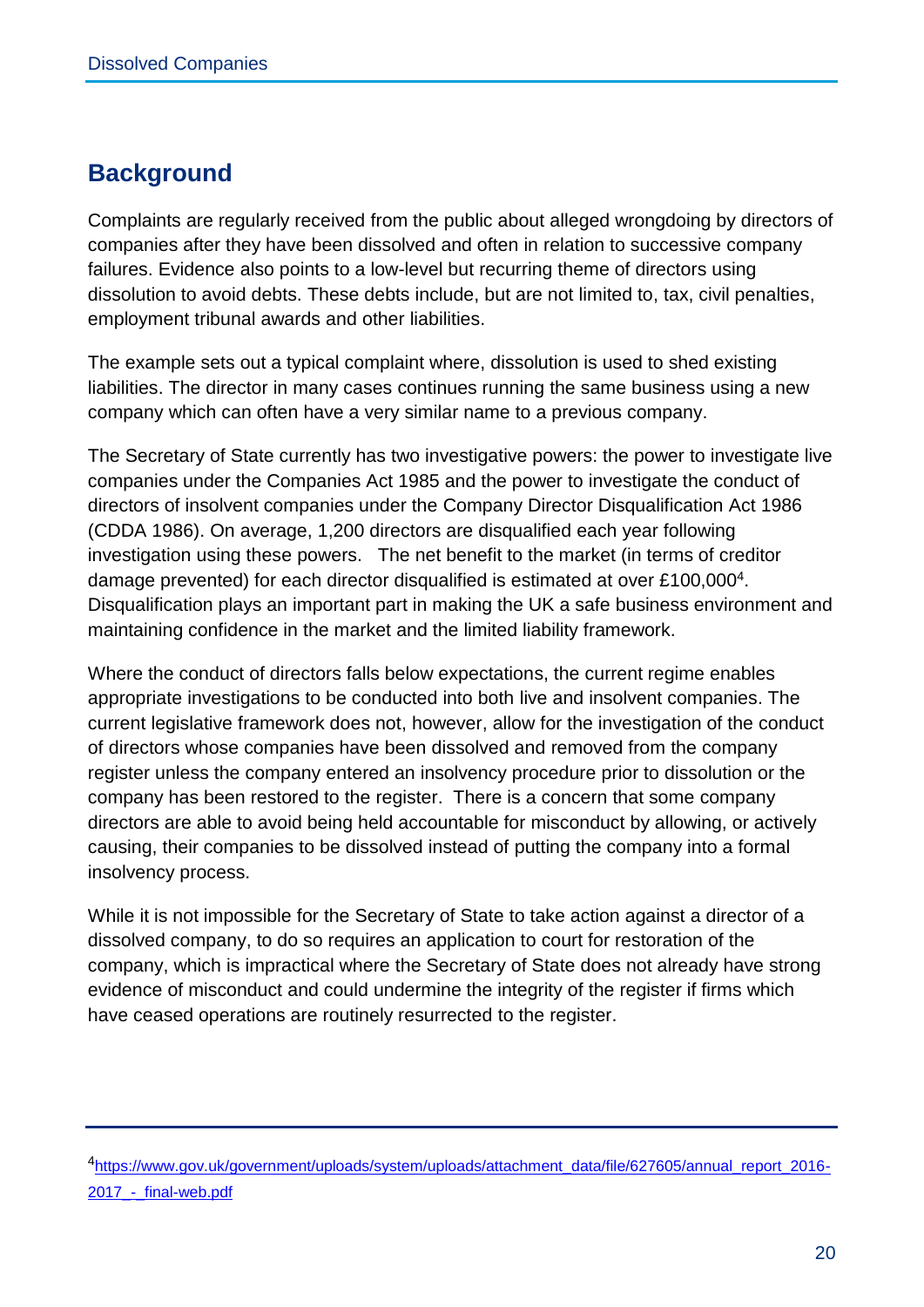### **Powers to Investigate Directors' Conduct**

Government proposes that the scope of the current investigation and enforcement regime be extended to include former directors of dissolved companies.

This may be achieved by introducing a new power to allow for investigation into the conduct of individuals who were directors of companies which have been dissolved, and to take action against former directors who are found to have acted in breach of their legal obligations. In particular, Government is considering whether the Secretary of State should have the power to:

*Example – A creditor was owed £1000 from Company Y Limited. The director of that company applied for dissolution of Company Y Ltd without first settling the debt owed. Although the creditor objected to striking the company off the register, they could not take further action due a lack of funds.* 

*The director of Company Y Limited had been the director of 6 companies dissolved between 27 September 2011 and 27 October 2015, owing various creditors money. None of the companies entered formal insolvency proceedings before being dissolved.* 

*All the dissolved companies were registered at the same address. Although Company Y Ltd was dissolved in 2013, another company was incorporated by the same director in 2014 and then dissolved in August 2016.*

- a. Require any person to provide such information as may be reasonably requested to allow the Insolvency Service to investigate the conduct and actions of former directors of a dissolved company;
- b. Seek an order disqualifying a former director from being a director of any other company;
- c. Seek an order that the former director financially compensates creditor(s), where the director's actions caused identifiable losses; and
- d. Seek a prosecution where there is evidence of criminal conduct.

This will complement the existing powers to investigate director conduct and strengthen our ability to take rogue directors out of the marketplace.

There are approximately 400,000 company dissolutions annually. This proposal will allow the Insolvency Service to target appropriate cases for investigation without imposing any additional burden on the majority of directors who wish to legitimately dissolve their companies and have not committed any misconduct.

Since there is no office-holder's report in the case of a dissolved company, the trigger for investigation will likely be a complaint received from a member of the public, a creditor or other government department, or a connection to an existing investigation into a live or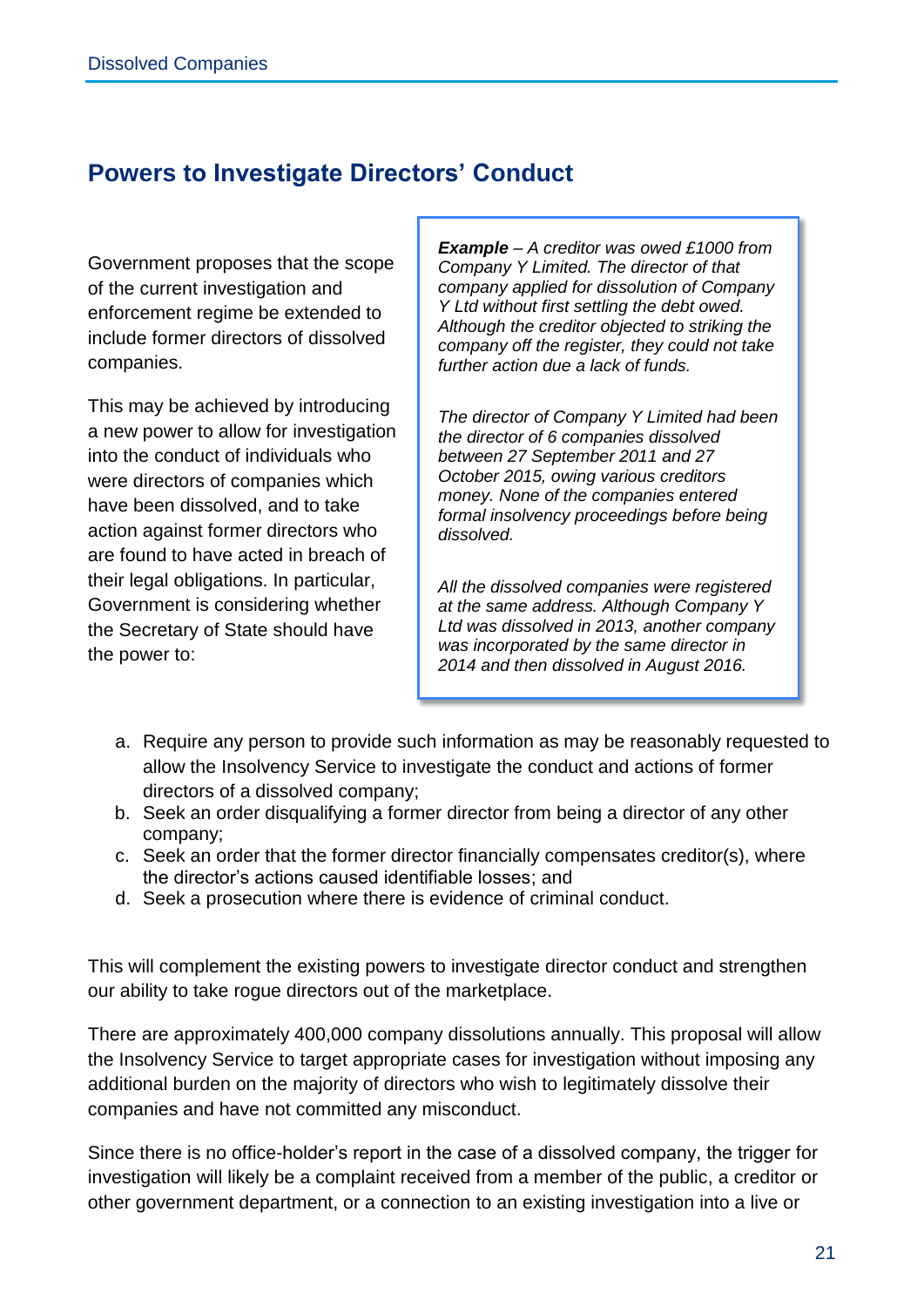insolvent company. The new provision is intended to be exercised at the Secretary of State's discretion where there is sufficient evidence of wrong-doing and it is in the public interest to do so. Evidence of wrong doing (or "unfit conduct") generally derives from:

- a) Behaviour which is to the detriment of creditors when a company is insolvent,
- b) Failure to comply with company law obligations; or
- c) Failure to ensure that a company is properly run.

# **Consultation Question**

9.  $\Box$  Do you agree that there is a problem in this area and that action should be taken to prevent directors from avoiding liabilities and scrutiny by dissolving their companies?

## **Consultation Question**

10.  $\Box$  Do you agree that director conduct in a dissolved company should be brought within the scope of the Secretary of State's investigatory powers?

Do you have any other comments on the proposal?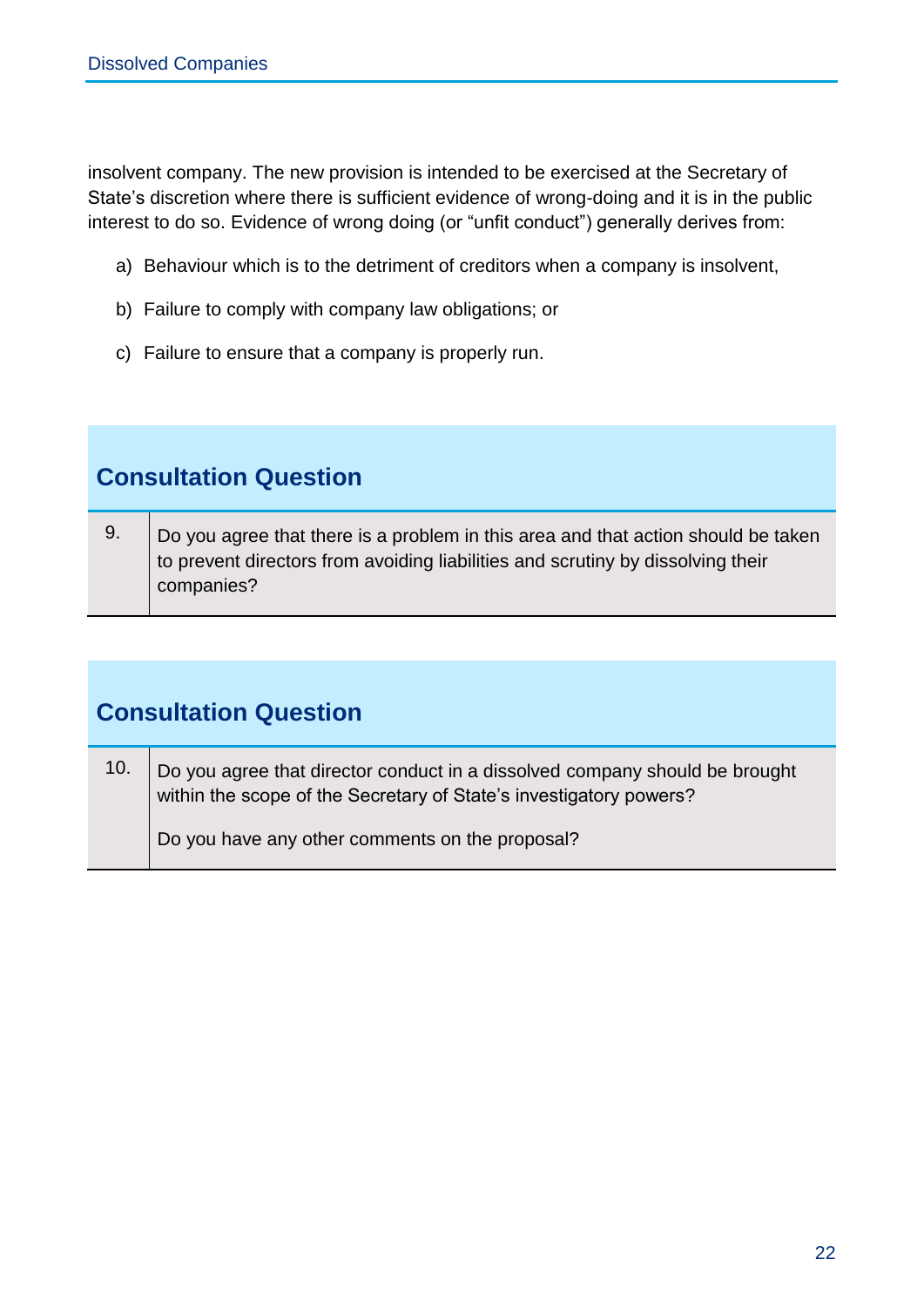# **Strengthening Corporate Governance in Pre-Insolvency Situations**

This section explores a number of further areas of corporate governance law, and practice that have been highlighted following recent company failures which may need attention to keep our corporate frameworks up to date.

### **Group structures**

The UK has an enviable reputation as a great place to start and grow a business, further supported by the Government's Industrial Strategy published last year. As businesses grow, particularly where they do so through acquisitions, their corporate structures are likely to become more complex. It is important that these structures remain effectively managed and governed and that corporate governance arrangements and internal controls are robust.

**Example** – Company "A" became insolvent. Prior to its insolvency there were a number of features about the way it operated and was governed that may have contributed to its failure and made consequences for creditors more severe.

- The company had expanded rapidly, primarily through acquisitions. The resulting group structure was complex with more than 300 subsidiary companies leading to record keeping issues and challenges for the group board in exercising effective control of the group as a whole.
- Many major shareholders did not challenge the board's long term strategy, its corporate governance and risk management nor its executive remuneration policies. Resolutions at AGMs were typically passed by majorities of 95% or more. Critics of the board's approach made no headway - withdrew their investment.
- The company continued to make large dividend payments to shareholders out of distributable profit, despite having a significant defined benefit pension fund deficit and big liabilities to banks and others.
- Its directors used external professional advisers, including accountants and consultants to help take key decisions but there were questions about whether they had considered this advice through the prism of their wider directors' duties and the requirement to apply an independent mind.

The company had an extensive supply chain, As its cash position deteriorated, it extended standard payment terms for suppliers from 60 to 120 days building up big debts to creditors and creating cash flow difficulties in the supply chain.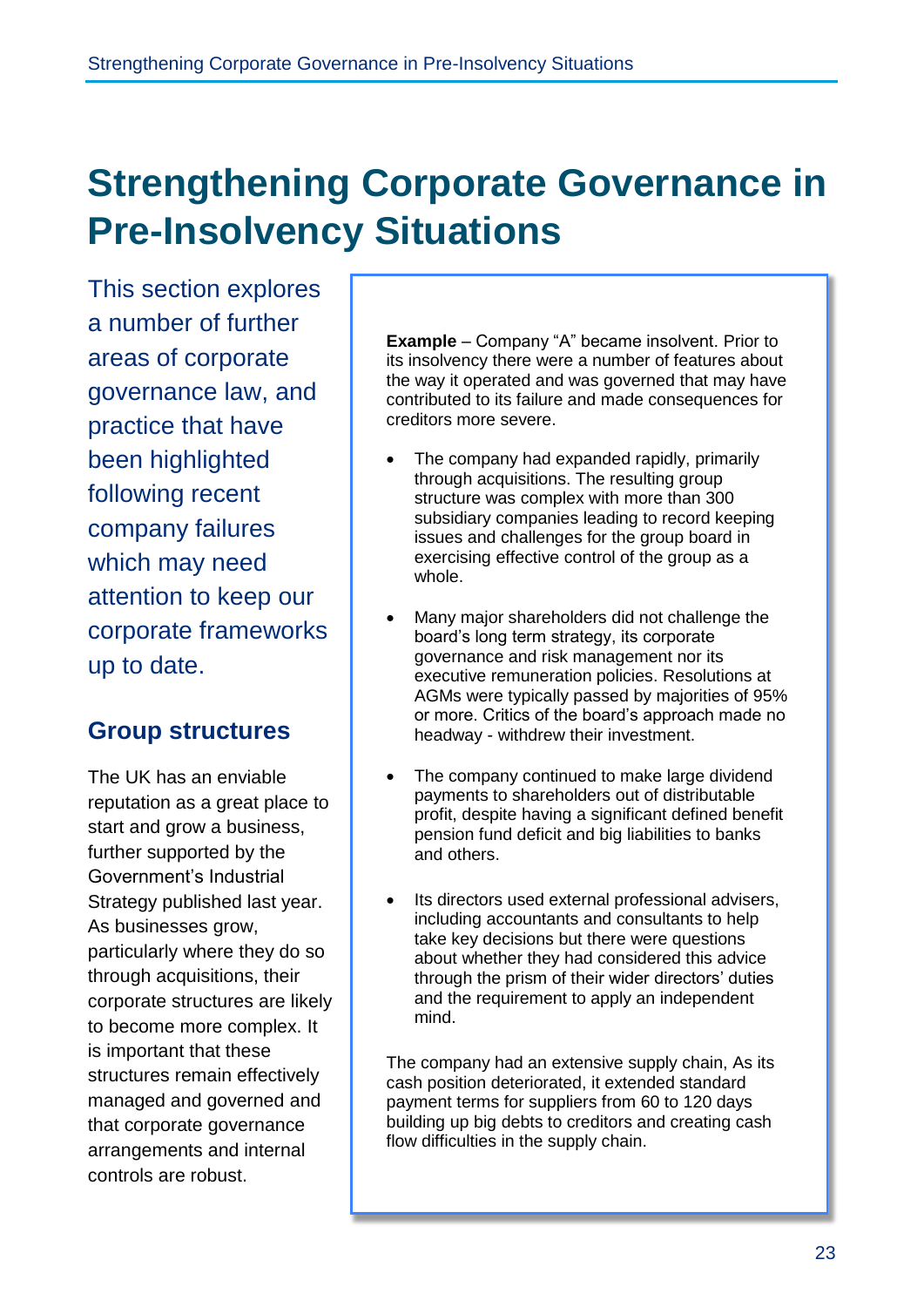Groups should have clear records on the entirety of their structure, including the identity of all directors of subsidiary companies. It should also be clear to third parties which company within the group structure they are entering into contracts with, and which company within the group owns particular assets. This is particularly important in the event of insolvency, where clarity over corporate structures and ownership of group assets helps to establish complex intra-group balances, minimise the costs and expenses of the insolvency process and maximise returns to creditors.

A clear governance structure and good record keeping also makes it easier to hold the right people to account. Whenever a corporate insolvency occurs, the conduct of the directors of the company is considered. Directors may be disqualified from acting as a director for up to 15 years if they are considered to have been guilty of misconduct. Transparency, particularly in relation to responsibilities and the line of accountability should protect those directors whose actions were lawful and reasonable and facilitate investigations into any directors who were reckless or dishonest leading up to the company's failure.

The UK Corporate Governance Code<sup>5</sup> which is overseen by the Financial Reporting Council and which applies to premium listed companies already has strong "comply or explain" provisions for directors to assess and report on their internal control systems and at least annually, carry out a review of their effectiveness, and report on that review in the annual report. The monitoring and review is expected to cover all material controls, including financial, operational and compliance controls.

In addition, new reporting requirements being introduced as part of the package of corporate governance reforms announced by the Government last August will require larger companies, including large subsidiaries within groups of companies to disclose their corporate governance arrangements. When implemented, this will ensure more transparency about the relationship between parent companies and their large subsidiaries.

# **Consultation Question**

11. Are stronger corporate governance and transparency measures required in relation to the oversight and control of complex group structures? If so what do you recommend?

<sup>5</sup> <sup>5</sup> UK Corporate Governance Code, provision C.2.3. [https://www.frc.org.uk/getattachment/ca7e94c4-b9a9-](https://www.frc.org.uk/getattachment/ca7e94c4-b9a9-49e2-a824-ad76a322873c/UK-Corporate-Governance-Code-April-2016.pdf) [49e2-a824-ad76a322873c/UK-Corporate-Governance-Code-April-2016.pdf](https://www.frc.org.uk/getattachment/ca7e94c4-b9a9-49e2-a824-ad76a322873c/UK-Corporate-Governance-Code-April-2016.pdf)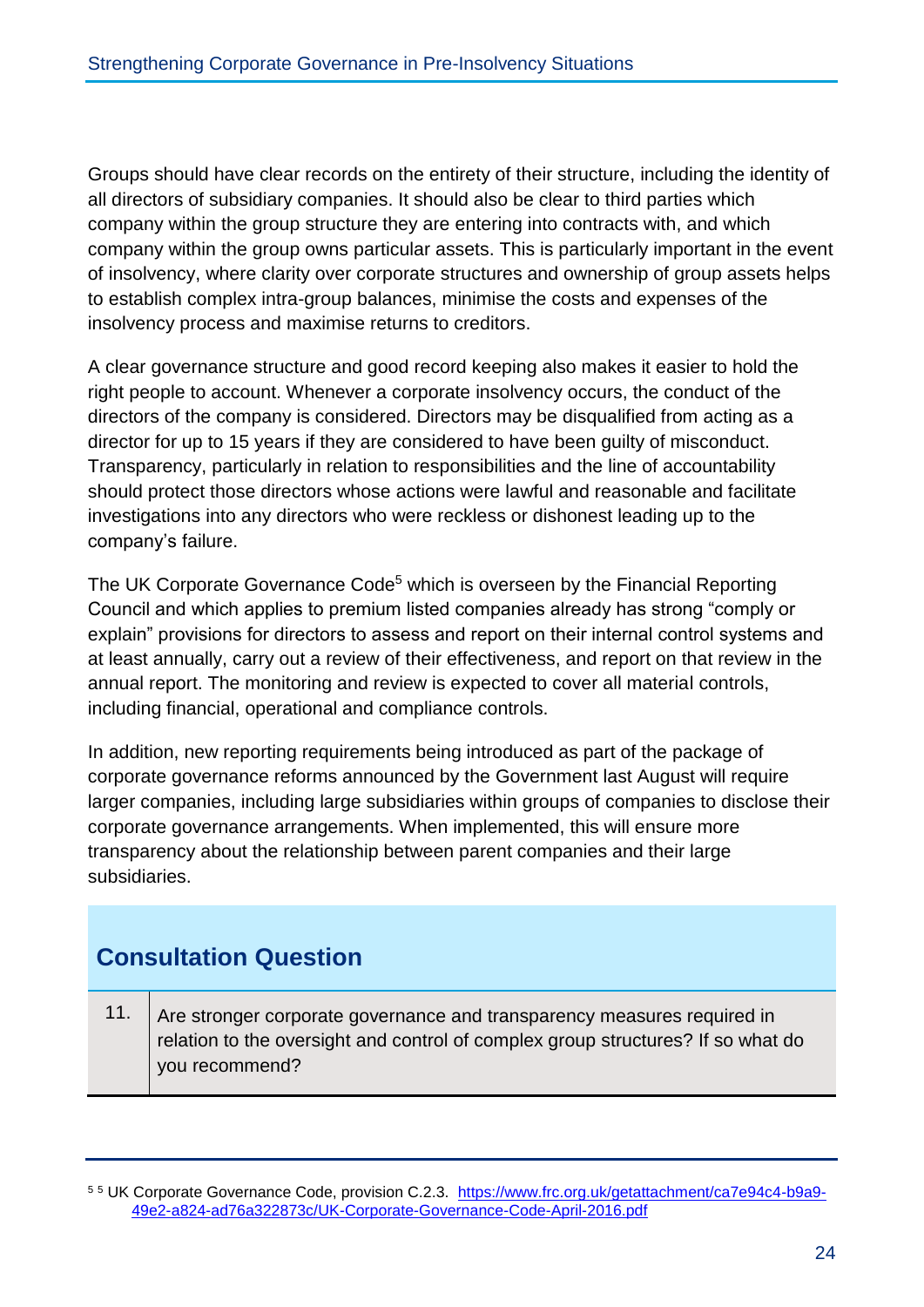# **Shareholder Responsibilities**

Large corporate failures amongst listed companies are rare, but when they occur can give rise to questions about whether shareholders, particularly large institutional shareholders, should have been more alert to warning signs, been more engaged with long term company strategies and done more to challenge boards to take timely remedial action.

Under the Companies Act 2006 and the Financial Reporting Council's UK Corporate Governance Code, it is the responsibility of the board of directors to run a listed company's affairs, ensuring it has strong corporate governance and manages risks and opportunities in a way that supports the company's long term success. But shareholders also have an important role to play in promoting the long-term success of the company and should be pro-active in ensuring that it is being run responsibly.

Institutional shareholders, who manage large long-term investments on behalf of pension schemes and other asset owners can, by virtue of their size and expertise, have a particularly important role in engaging effectively with investee companies. Indeed, in the case of the managers of large tracker funds who do not have a choice over the shares they hold, active stewardship is the key way in which the manager can seek to add value for the underlying investor.

As a matter of good practice, engagement should extend beyond voting at a company's Annual General Meeting or choosing to buy or sell stock in a company. It should also include pro-active stewardship activities to ensure that investee companies have strong corporate governance arrangements in place, a robust approach to risk management and a strategy and executive remuneration policies which support sustainable, long-term success.

### *Table: Principles from the FRC's Stewardship Code*

Institutional investors should:

- publicly disclose their policy on how they will discharge their stewardship responsibilities.
- have a robust policy on managing conflicts of interest in relation to stewardship and this policy should be publicly disclosed.
- monitor their investee companies.
- establish clear guidelines on when and how they will escalate their activities as a method of protecting and enhancing shareholder value.
- be willing to act collectively with other investors where appropriate.
- have a clear policy on voting and disclosure of voting activity.
- report periodically on their stewardship and voting activities.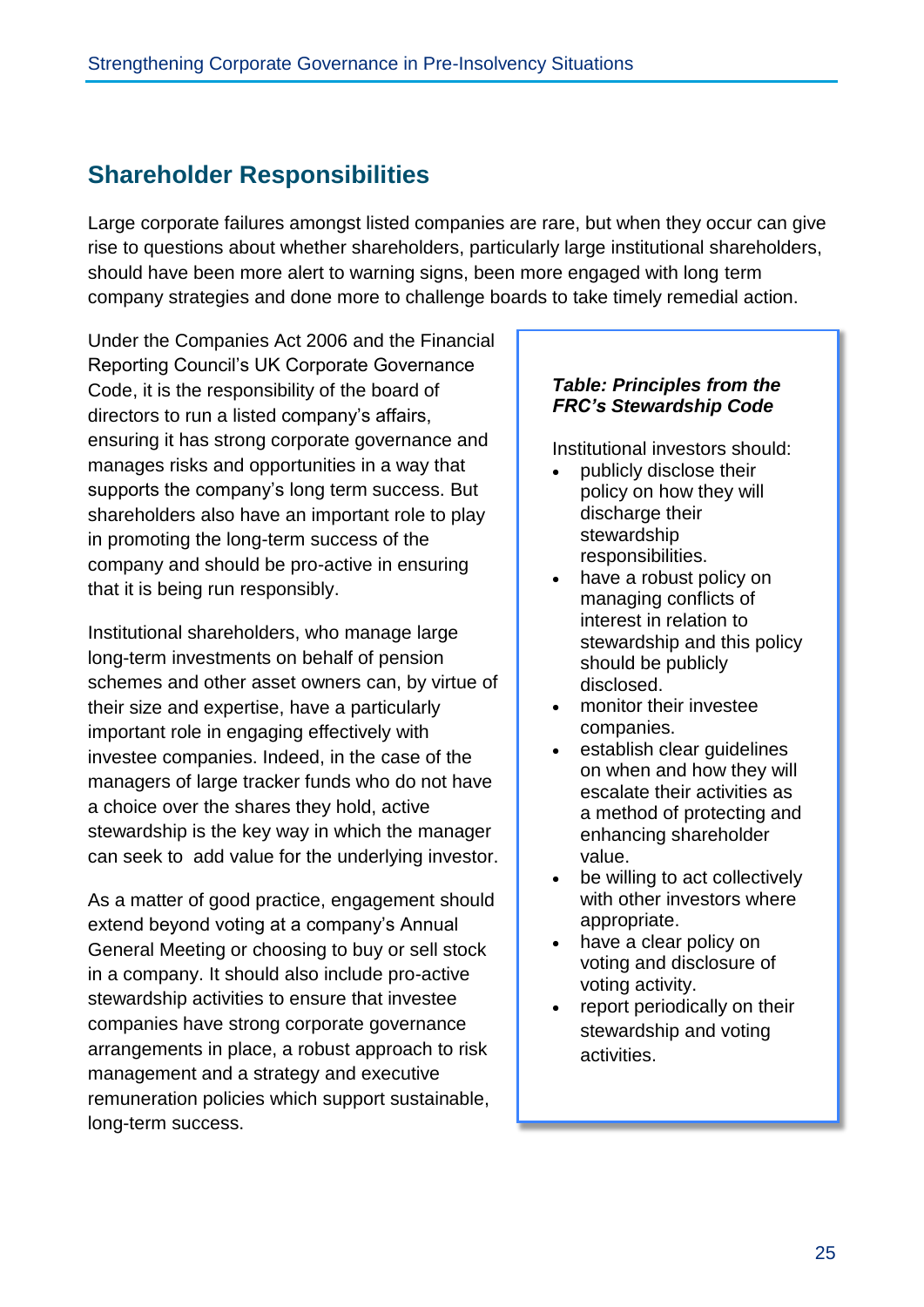Many institutional investors take these responsibilities seriously, including through their compliance with the Financial Reporting Council's Stewardship Code. That Code has been in place since 2010. It asks investors to base their stewardship approach on a consistent set of principles (see table), including regular and effective monitoring of company performance, and to set out publicly how they achieve this. Investors' ability to hold companies to account has also been strengthened by requirements on listed companies since 2014 to produce risk and viability statements under the FRC's Corporate Governance Code. This is a relatively recent development, and best practice in the preparation and use of these statements to maximise their value to investors is still developing.

Additionally, the UK investment community has taken recent steps to improve the way in which it discharges its shareholder responsibilities. Last year, for example, the Investment Association (which represents the UK asset management industry) published "Long Term Reporting Guidance"<sup>6</sup> which sets out investors' expectations of how listed companies should report each year on how their investment decisions are promoting the long-term value of the company. Investor pressure of this kind for more transparent reporting by listed companies on how their capital allocation decisions affect their productivity, and how this aligns with their long-term strategies, can make an important contribution to our Industrial Strategy's ambition to improve productivity across the UK.

UK institutional investors have also established an "Investor Forum"<sup>7</sup> which aims to represent the views and concerns of major shareholders collectively to individual companies on a case-by-case basis. In 2017, members identified 14 companies as candidates for collective engagement, of which 10 proceeded to full engagement.

This progress is welcome, but recent corporate failures make it right to ask whether a larger proportion of institutional investors could be more active and engaged stewards, and whether more could be done to ensure that company directors and their investors engage constructively. Business collapses are often the product of poor long term strategies and months and even years of deteriorating performance or poor company direction and management. Engaged and committed shareholders have a clear interest in understanding and acting upon the warning signs. They should, for example, challenge directors on the steps they are taking to manage and mitigate risks as well as ensuring that executive remuneration policies align the interests of directors with the interests of the company. Directors in turn, should to take investor concerns seriously and to engage with them.

<sup>6</sup> [https://www.theinvestmentassociation.org/media-centre/press-releases/2017/new-guidance-urges-ftse](https://www.theinvestmentassociation.org/media-centre/press-releases/2017/new-guidance-urges-ftse-companies-to-demonstrate-how-they-act-long-term-to-get-better-returns-for-savers-and-investors.html)[companies-to-demonstrate-how-they-act-long-term-to-get-better-returns-for-savers-and-investors.html](https://www.theinvestmentassociation.org/media-centre/press-releases/2017/new-guidance-urges-ftse-companies-to-demonstrate-how-they-act-long-term-to-get-better-returns-for-savers-and-investors.html)

<sup>7</sup> <https://www.investorforum.org.uk/>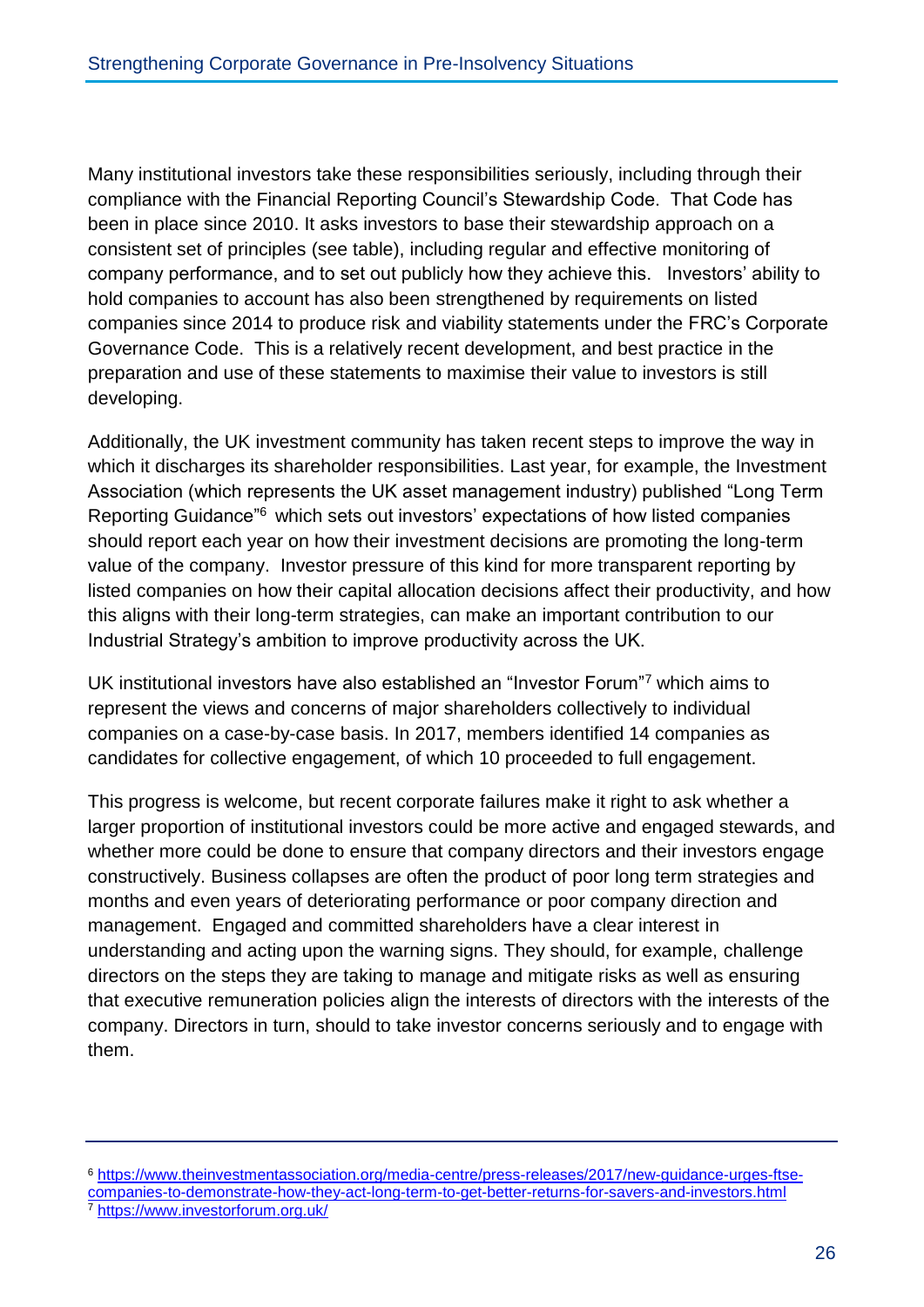Several of these issues are being addressed at Eiropean Union level through the Shareholder Rights Directive (2017/828/6). This introduces a number of minimum level requirements across the EU, with the objective of strengthening engagement and increasing transparency to achieve effective and sustainable stewardship amongst institutional investment, asset management and proxy advisers.

A significant opportunity to help strengthen the quality of investor engagement with UK companies will arise later this year when the FRC consults on a revised UK Stewardship Code<sup>8</sup>. The FRC has recently sought stakeholder comments on how this review can be best framed<sup>9</sup>. Options for reform include:

- More explicitly addressing in the Code how investors should consider the long-term sustainability of the companies they invest in, including assessments of a company's strategy, its capital allocation decisions and its culture;
- Promoting better reporting of stewardship outcomes by investors, as opposed to just reporting on processes and inputs;
- Setting out a new responsibility in the Code on asset managers to monitor and engage on how the directors of companies in which they have invested fulfil their requirement to have regard to employee interests, good relations with suppliers and customers and other matters when carrying out their duty under section 172 of the Companies Act 2006 (see table on page 30).

On the third option, the Government is already committed to introducing a new statutory requirement on all large companies to report each year how directors are fulfilling their section 172 duty. This will provide important new information for shareholders enabling them to be more effective in holding directors to account for how they are having regard to the other stakeholder interests on which a company's long term success often depends.

Further ideas for strengthening stewardship include the possibility of establishing an expert "stewardship oversight group" which could review significant corporate failings and scandals, make recommendations, and ensure that lessons are applied throughout the investment chain. Members could include the Investor Forum, company chairmen, company secretaries, asset owners and the FRC.

More might could also be done to encourage effective stewardship through a commitment by FTSE companies to hosting periodic strategy and stewardship forum meetings focussing on the company's long term strategic plans.

<sup>8</sup> <https://frc.org.uk/investors/uk-stewardship-code>

<sup>9</sup> <https://www.frc.org.uk/consultation-list/2017/consulting-on-a-revised-uk-corporate-governance-co>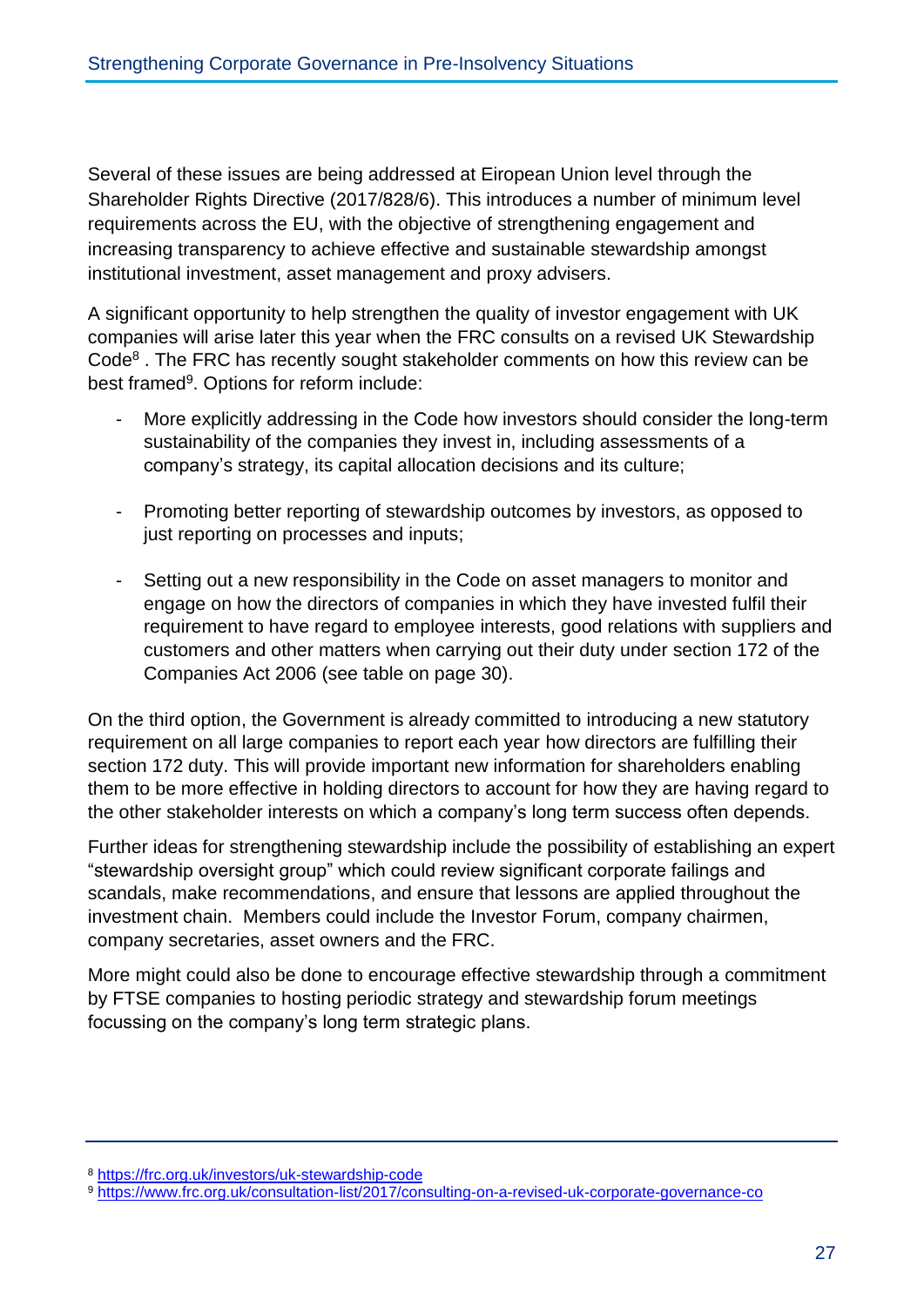## **Consultation Question**

12. What more could be done through a revised Stewardship Code or other means to promote more engaged stewardship of UK companies by their investors, including the active monitoring of risk? Could existing investor initiatives to hold companies to account be strengthened (e.g. through developing the role of the Investor Forum)? Could better arrangements be made to ensure that lessons are learned from large company failings and controversies?

# **Payment of Dividends**

Shareholders investing in a company put their capital at risk and can lose it all in the event of insolvency. Conversely, if the company is profitable, investors expect an equitable return on their capital in the form of dividends and share price appreciation. This trade-off underpins well-functioning capital markets and is generally understood and accepted.

Concerns arise where it emerges that a company in financial difficulties and approaching insolvency nevertheless paid dividends to its shareholders, particularly in circumstances where net debt was high or there was a large pension fund deficit.

The law on the payment of dividends in the Companies Act 2006 sets out that dividends can only be paid out of a company's profits, which are available for distribution as shown in the relevant accounts (normally the profit and loss account) drawn up in accordance with UK law and accounting standards which in turn are drawn from international accounting standards. A dividend cannot be paid in the absence of accumulated profits, regardless of the existence of surplus cash balances or unused borrowing facilities. In addition, only realised profits may be distributed.

The link between the profit in a company's financial statements and any reserves available for distributions is elaborated in guidance issued by the Institute of Chartered Accountants of England & Wales in TECH/02/2017<sup>10</sup>. The directors of a company are responsible for making the assessment about what profits are technically available for distribution and how much should, in fact be distributed, having considered the requirements of the Companies Act and any relevant guidance.

<sup>10</sup> [https://www.icaew.com/-/media/corporate/files/technical/technical-releases/legal-and-regulatory/tech-02-](https://www.icaew.com/-/media/corporate/files/technical/technical-releases/legal-and-regulatory/tech-02-17-bl-guidance-on-realised-and-distributable-profits-under-the-companies-act-2006.ashx?la=en) [17-bl-guidance-on-realised-and-distributable-profits-under-the-companies-act-2006.ashx?la=en](https://www.icaew.com/-/media/corporate/files/technical/technical-releases/legal-and-regulatory/tech-02-17-bl-guidance-on-realised-and-distributable-profits-under-the-companies-act-2006.ashx?la=en)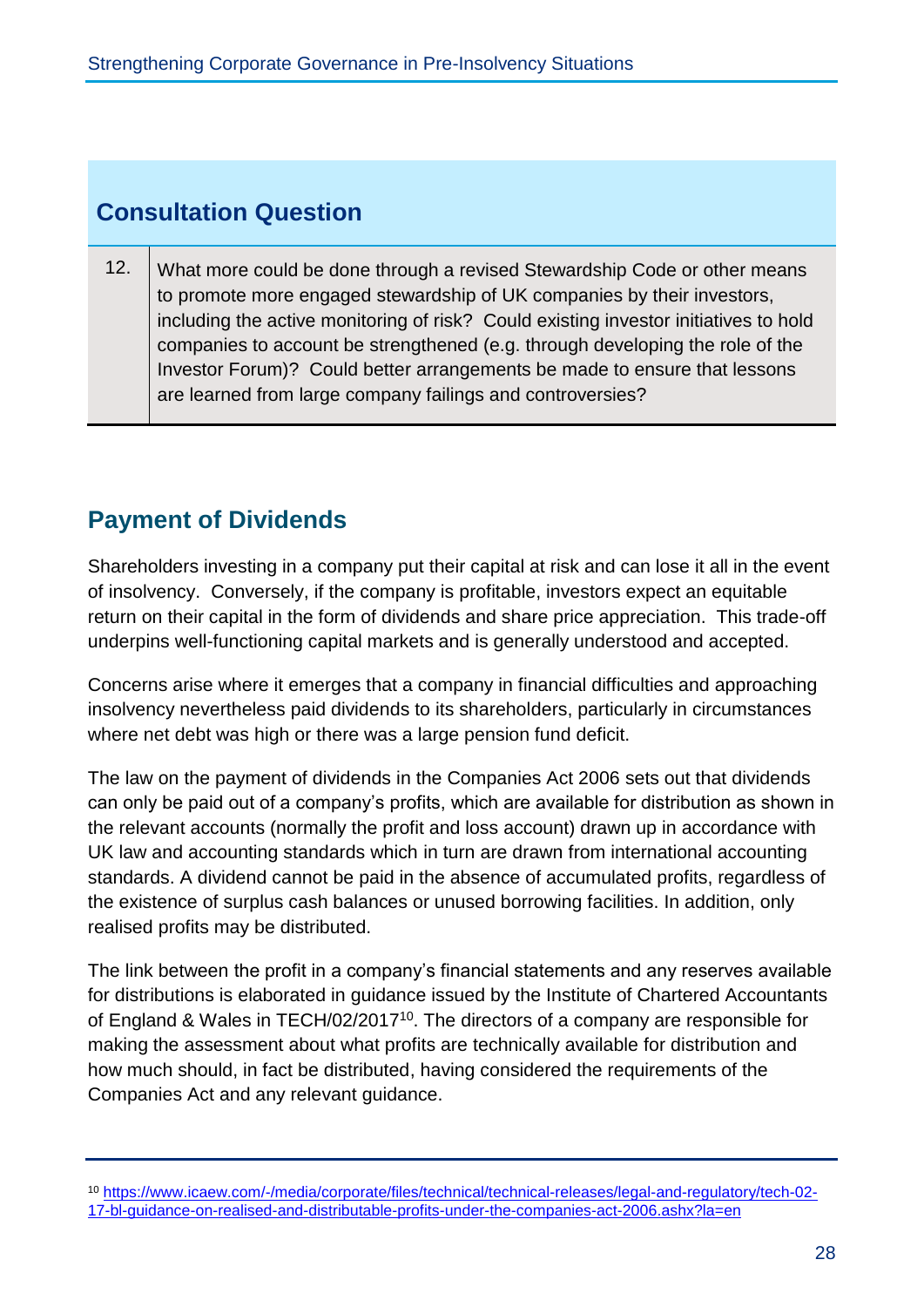Any surplus or deficit in respect of a company's defined benefit pension plan will appear on its balance sheet as a "net defined benefit asset" or "net defined benefit liability". Increases in any deficit will reduce the accumulated profits of the company, reducing the likelihood that a distribution can be made. Where a company adds funds to the pension fund to reduce or eliminate a deficit, there is an impact on the company's solvency as this will reduce the cash available to meet other liabilities as they arise.

The law and accounting principles which underpin decisions about dividend payments are well established. However, examples of large companies continuing to pay out large dividends in the period immediately before their insolvency raise questions about whether reform is needed. One of these is whether the definition of "distributable profits" remains fit for purpose. A further question is whether there is sufficient transparency and accountability to shareholders and other stakeholders for decisions taken by companies on how to allocate capital as between, for example, the competing demands of investment in R&D, returns to shareholders, pay and benefits for employees, making the business more sustainable and contributions to pension funds.

The Government has no plans to interfere with decisions about dividend payments. These are matters for directors and shareholders and interference could have a chilling effect on future investment. It is however, interested in views on whether the legal and technical framework within which distributable profits are determined and within which directors exercise their judgements about what distributions to make could be improved.

# **Consultation Question**

13. Do you consider reforms are required to the legal, governance and technical framework within which companies determine dividend payments? If so what reforms should be considered? How should they be targeted so as not to discourage investment?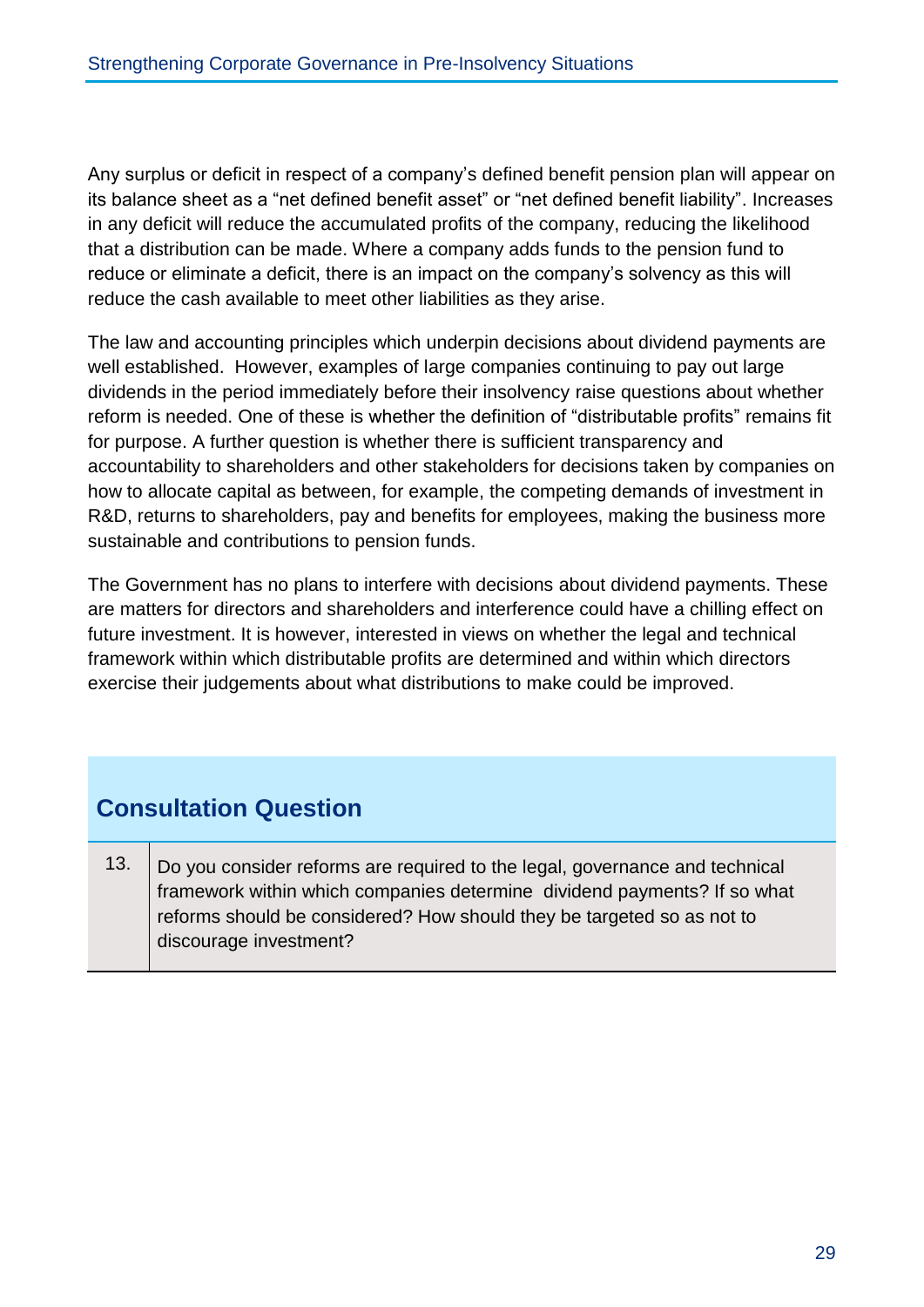## **Directors' Duties and the Roles of Professional Advisers**

Section 172 of the Companies Act 2006 requires directors to act in the way the director considers, in good faith, would be most likely to promote the success of the company for the benefit of its members and in doing so have regard to the interests of employees, the consequences of any decision in the long term and other specified matters. This duty is owed by the director to the company and cannot be delegated.

### **Table: Text of Section 172(1) the Companies Act 2006**

#### **Duty to promote the success of the company**

(1) A director of a company must act in the way he considers, in good faith, would be most likely to promote the success of the company for the benefit of its members as a whole, and in doing so have regard (amongst other matters) to —

(a) the likely consequences of any decision in the long term,

(b) the interests of the company's employees,

(c) the need to foster the company's business relationships with suppliers, customers and others,

(d) the impact of the company's operations on the community and the environment,

(e) the desirability of the company maintaining a reputation for high standards of business conduct, and

(f) the need to act fairly as between members of the company.

Many companies, particularly larger and more complex ones, will often seek professional advice, for example on financial, legal or competition matters, so that directors have access to the expertise needed to help them make important decisions for the company. Indeed, in some cases they will be required to do so.

It is important to recognise, however that the duties and responsibilities of directors to the company are different from those of professional advisers. Directors are subject to the duty under section 172 of the Companies Act, as well as duties to exercise independent judgement and to exercise reasonable care, skill and diligence. Professional advisers, on the other hand are subject to whatever legislation, standards or supervision applies to their particular profession and contractual obligations to their client.

An accountant, for example, might be asked to advise on the amount of "distributable profits" that a company is legally allowed to distribute in dividends. The adviser would be expected to provide accurate advice on the amount, but that might be higher than the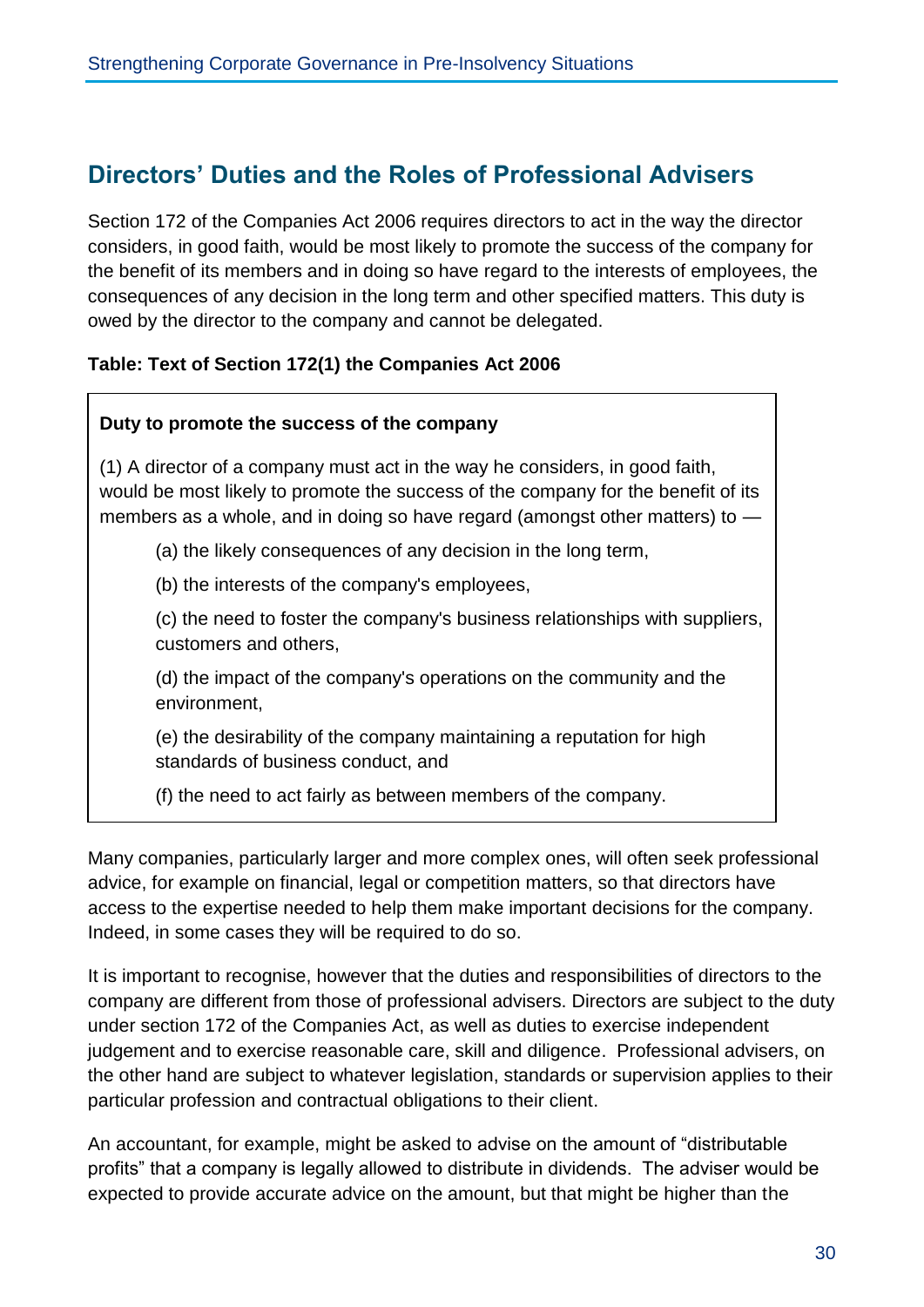amount that directors in exercising their duties think is prudent given their wider knowledge of the company and the business risks. It is ultimately for the directors rather than advisers to take the final decision.

Other examples could involve actuarial advice on how to address a company pension scheme deficit or advice on tax matters. A tax adviser might be asked to provide advice on tax planning and avoidance schemes. The adviser would need to ensure that they were legal schemes, but the director on receipt of the advice would need to comply with the directors' duty to promote the success of the company having regard to the matters in section 172 such as the desirability of maintaining a reputation for high standards of business conduct, and the likely consequences of the decision in the longer term.

The Government is interested in views on whether some directors are commissioning and using professional advice without a proper awareness of their duties as directors, and in particular the requirement to apply an independent mind.

# **Consultation Question**

14. There are perceptions that some directors may not be fully aware of their duties with regard to commissioning and using professional advice. Do you agree, and if so, how could these be addressed?

# **Protection of Companies in the Supply Chain**

When an insolvency event occurs, the likelihood of those in the supply chain recovering all they are owed diminishes. This is particularly true of small and medium sized enterprises who tend to be lower down the payment chain and have less ability to "persuade" payment from a major company. The risks are particularly acute in sectors such as construction where there are often delays in payment and certain contractual provisions can mean firms in the supply chain do not receive final contractual payments for up to a year after work has been completed.

The Industrial Strategy recognises that small and medium-sized businesses throughout Britain make a significant contribution to our country through the value of goods and services they sell, the jobs they provide, and the taxes they pay. By doing more to encourage prompt payment to SMEs within supply chains, we can help to meet our commitment to ensure a fair framework for business, facilitate their continued operations and ensure that they have more money to invest to improve productivity.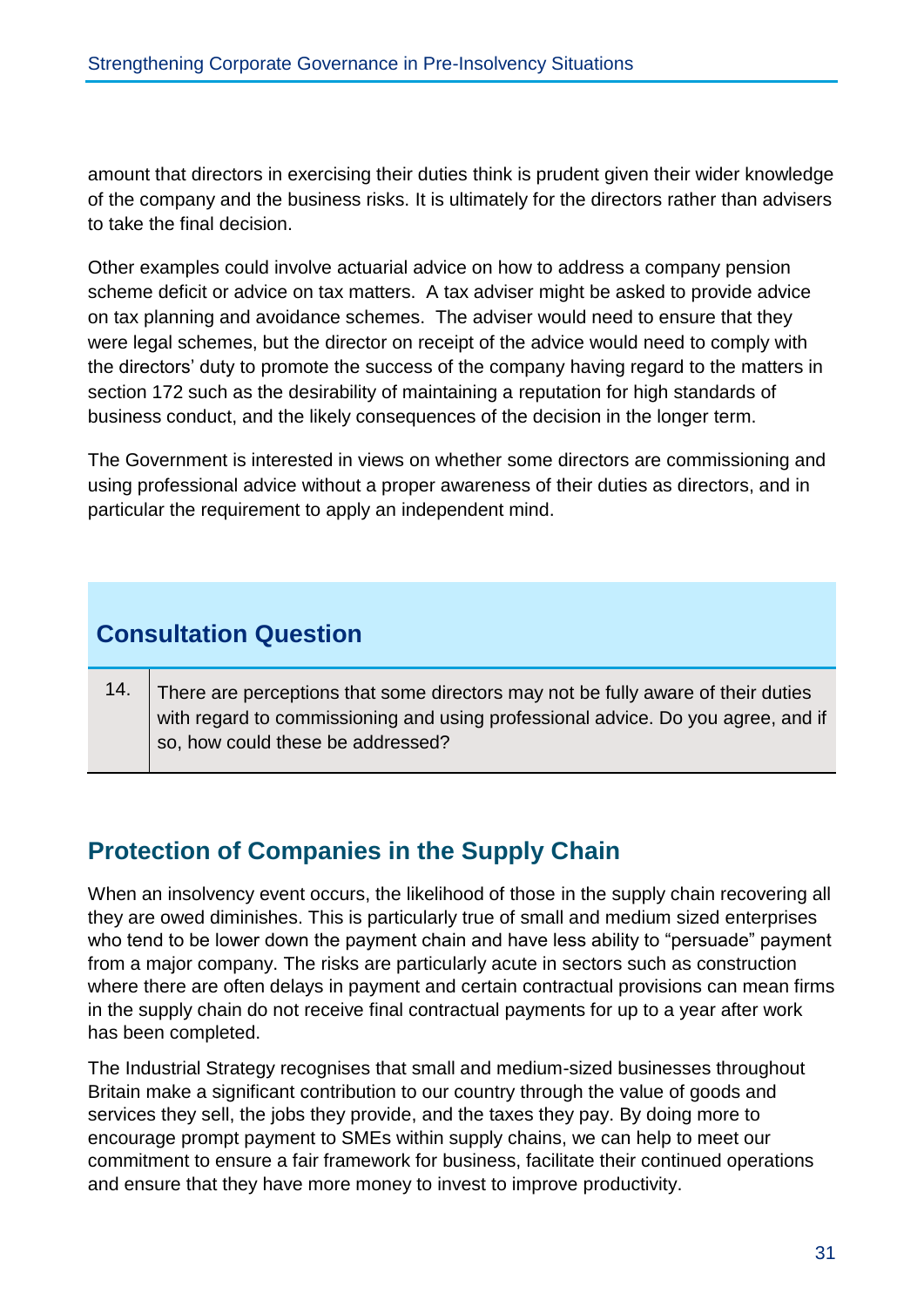The excessive length of some payment terms and the unacceptable practice of not paying bills when they are due both cause concern for a well-functioning economy. Each practice adds financial risk to the supply chain. The longer the payment terms, or the later the invoice is paid, the more is owed to suppliers when a company becomes insolvent and therefore the more expected income suppliers risk losing with all that this entails for jobs, investment and possibly their own company's survival.

The Payment Practices and Performance Reporting requirement (PPR), introduced last year, will shed light on the length of payment terms, and the extent of late payment of invoices. Reports submitted by large companies will show the average time a company takes to pay invoices, the percentage paid within 30 days, within 60 days and longer than 60 days. They will also provide information about companies' dispute resolution processes, charges for remaining on supplier lists and supply chain finance options.

As our public database of reports grows we expect suppliers to take an increasingly active interest in checking both the standard payment terms of their potential customers and also their real-world performance against those standards and against the 30 and 60-day breakpoints. We also expect media interest as the performance of individual companies and particular sectors come under the spotlight. Institutional investors may also take a closer interest as engaged company stewards because good business relationships with suppliers are an indicator of successful, sustainable businesses. This extra scrutiny will help make payment terms and payment practices a more important boardroom issue as companies reflect on their corporate reputation and on their ability to compete for the best suppliers. In addition, all reports must be approved by a named company director or, for Limited Liability Partnerships, a designated member. It is a criminal offence by the business, and every director of the company, if the business fails to publish a report within the specified filing period, or if they publish a false or misleading statement.

PPR will take time to bed in as different financial year-ends mean many companies' first reports are not due until later in 2018, and as interested parties find ways to make effective use of the data. In the meantime we recognise that transparency alone, does not fully correct any imbalance of market power between big companies and small. Government will therefore continue to look at what more could be done to deliver a fairer payment culture for small businesses and ensure they can trade on fair terms. Later this year, for example, BEIS will launch a call for evidence on how to eliminate unfair payment practices to small businesses and the Cabinet Office will consult on making a supplier's approach to payments to its own suppliers part of the selection process for larger government contracts.

Success in encouraging better payment practices will reduce levels of outstanding debt but there will inevitably be losers in an insolvency situation. The Government is therefore seeking views as part of this consultation on whether more should be done to help protect payments to suppliers, particularly smaller firms, in the specific event of the insolvency of a customer. In seeking views it also wants to understand whether there would be any wider, perhaps unintended consequences, from taking such steps and how they might be managed.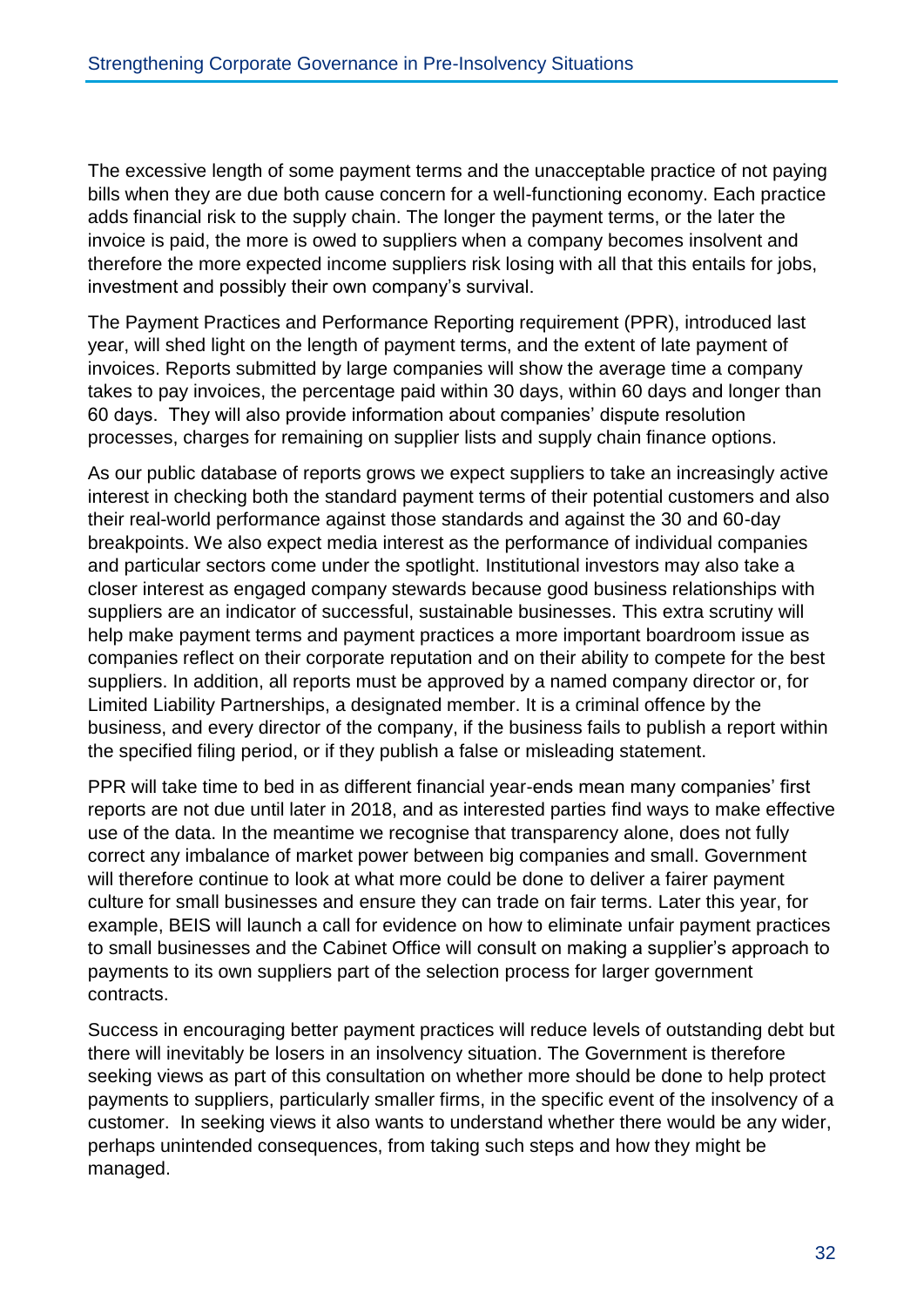There are a number of possible approaches which could be considered. They include:

- Increasing the use of specific mechanisms such as Project Bank Accounts (PBAs). A PBA is a ring-fenced bank account from which payments are made directly and simultaneously by a client to members of its supply chain down to second tier suppliers. PBAs have trust status, which secures the funds in them which can only be paid to the beneficiaries – the supply chain members named in the account. The advantage of trust status is that in the case of insolvency of the main contractor, monies in the account due for payment to the supply chain are secure and can only be paid to supply chain members; and
- Preventing the misuse of certain payment provisions typically included in construction contracts, for example, the withholding of retention payments, or a proportion of the value of the contract used as surety against defects. The Government concluded a consultation on this issue on 19 January<sup>11</sup>, and is due to respond to the consultation later this year.

In addition, under current corporate insolvency law, there are circumstances in which a set proportion of funds is ring-fenced and paid over to unsecured creditors (which would include supply chain businesses) ahead of the usual order of priority. This provision was introduced in 2003 and the level of funds ring-fenced has not been reviewed since then. The level of this ring-fenced money (known as the "prescribed part") is set out in The Insolvency Act 1986 (Prescribed Part) Order 2003 and is capped at a maximum of £600,000 being available through this provision.

## **Consultation Question**

15. Should Government consider new options to protect payments to SMEs in a supply chain in the event of the insolvency of a large customer? Please detail suggestions you would like to see considered.

<sup>11</sup> <https://www.gov.uk/government/consultations/retention-payments-in-the-construction-industry>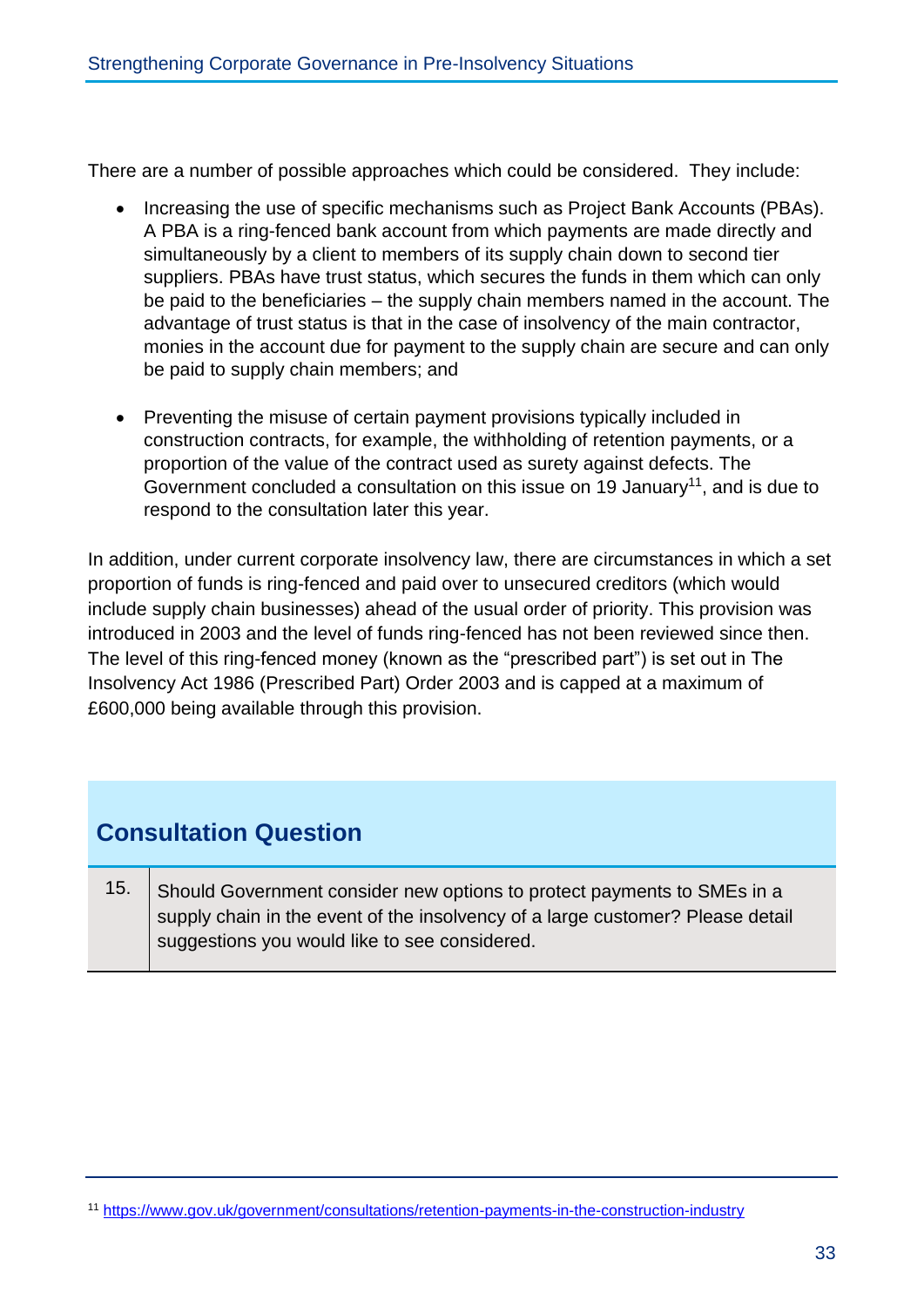## **Consultation Question**

16. Should Government consider removing or increasing the current £600,000 cap on the proportion of funds that can be ring-fenced and paid over to unsecured creditors (the "prescribed part") or enabling a higher cap in larger insolvencies? What would be the impact of increasing the prescribed part?

# **Other Issues**

The UK has a robust and respected framework of corporate governance and regulation, but there may be further ways to reduce the risk of major company failures occurring through short comings in governance or stewardship which do not deter investment. This section of the consultation document has already highlighted a number of specific areas which may merit further investigation. However, a final question has been included to provide an opportunity for respondents to suggest other themes, ideas or proposals that could be explored to strengthen this vital area of our corporate framework.

## **Consultation Question**

17. Is the current corporate governance framework in the UK, particularly in relation to companies approaching insolvency, providing the right combination of high standards and low burdens? Apart from the issues raised specifically in this consultation document, can you suggest any other areas where improvements might be considered?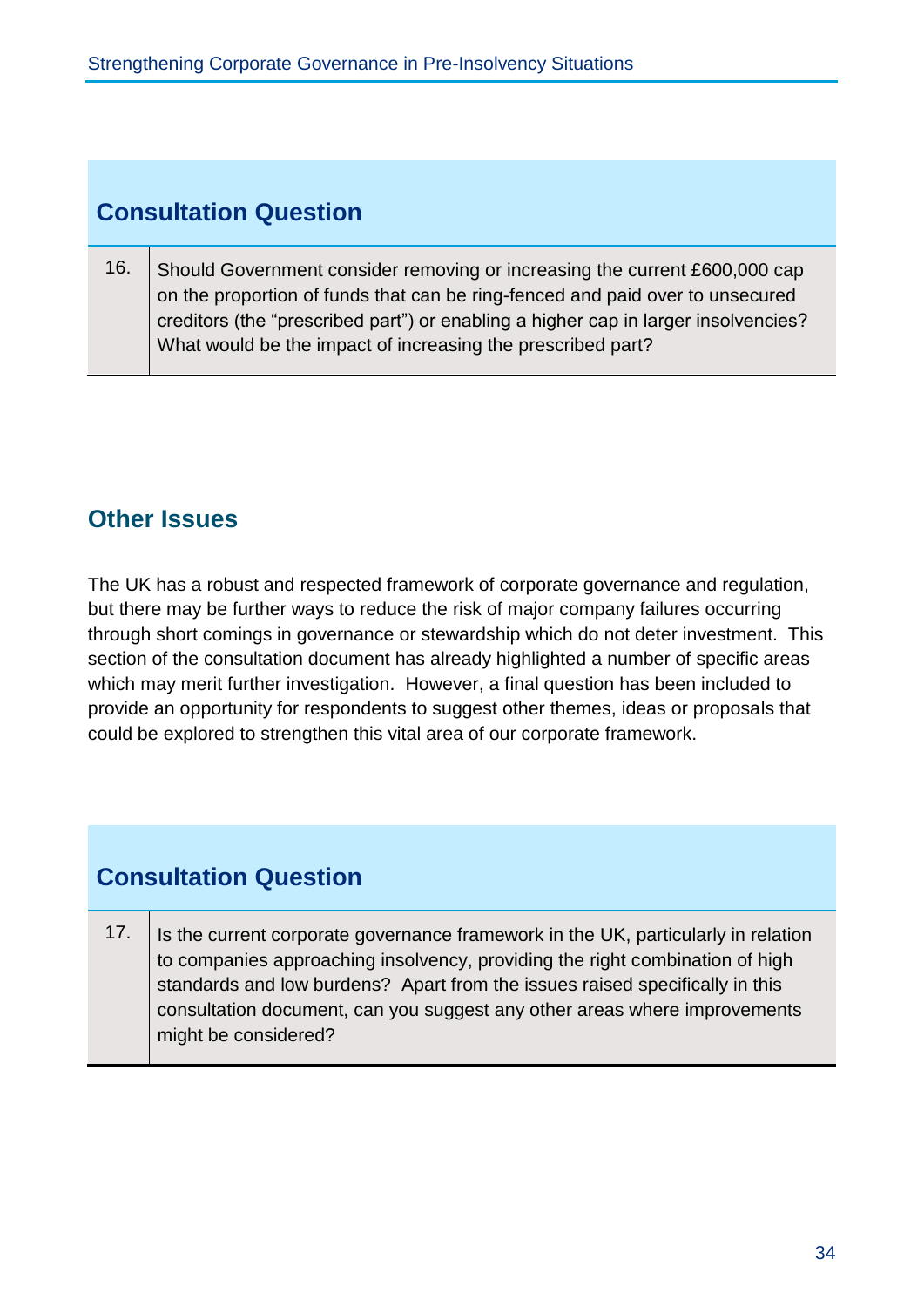## **Catalogue of Questions**

#### **Sales of Businesses in Distress**

Q1. Do you think there is a need to introduce new measures to deal with the situation outlined?

Q2. Should the new measures be limited to the sale of a subsidiary or should a new measure extend to any act procured by the parent (through its directors), which operates to the prejudice of the creditors of the subsidiary once that subsidiary is insolvent? Might such measures create material conflicts for directors? If so, how might they be resolved?

Q3. Should the target be the parent company directors responsible for the sale? If not, who else should be targeted; or who in addition?

Q4. How can we ensure that there is no impact on sales which genuinely seek to rescue distressed businesses, or bring new investment into distressed businesses?

#### **Value Extraction Schemes**

Q5. Are new tools needed to enable insolvency office-holders to better tackle this behaviour? Or could existing antecedent recovery powers be expanded to ensure this behaviour is tackled?

Q6. Do you agree the Government should introduce a value extraction scheme reversal power as outlined above? Do you agree that the insolvency test in the current powers is not appropriate in the circumstances outlined above?

Q7. Could the proposal adversely affect the availability of finance for distressed companies? Could it have other adverse effects? If so, how might the proposal be modified to mitigate these effects? Are there any protections that should be given to investors?

Q8. How could the proposal be developed to ensure that only those schemes which unfairly extract value and harm the interests of other creditors can be challenged by the insolvency office holder? Should concepts such as "unfair" and "excessive" be defined or left to the courts to develop through case law?